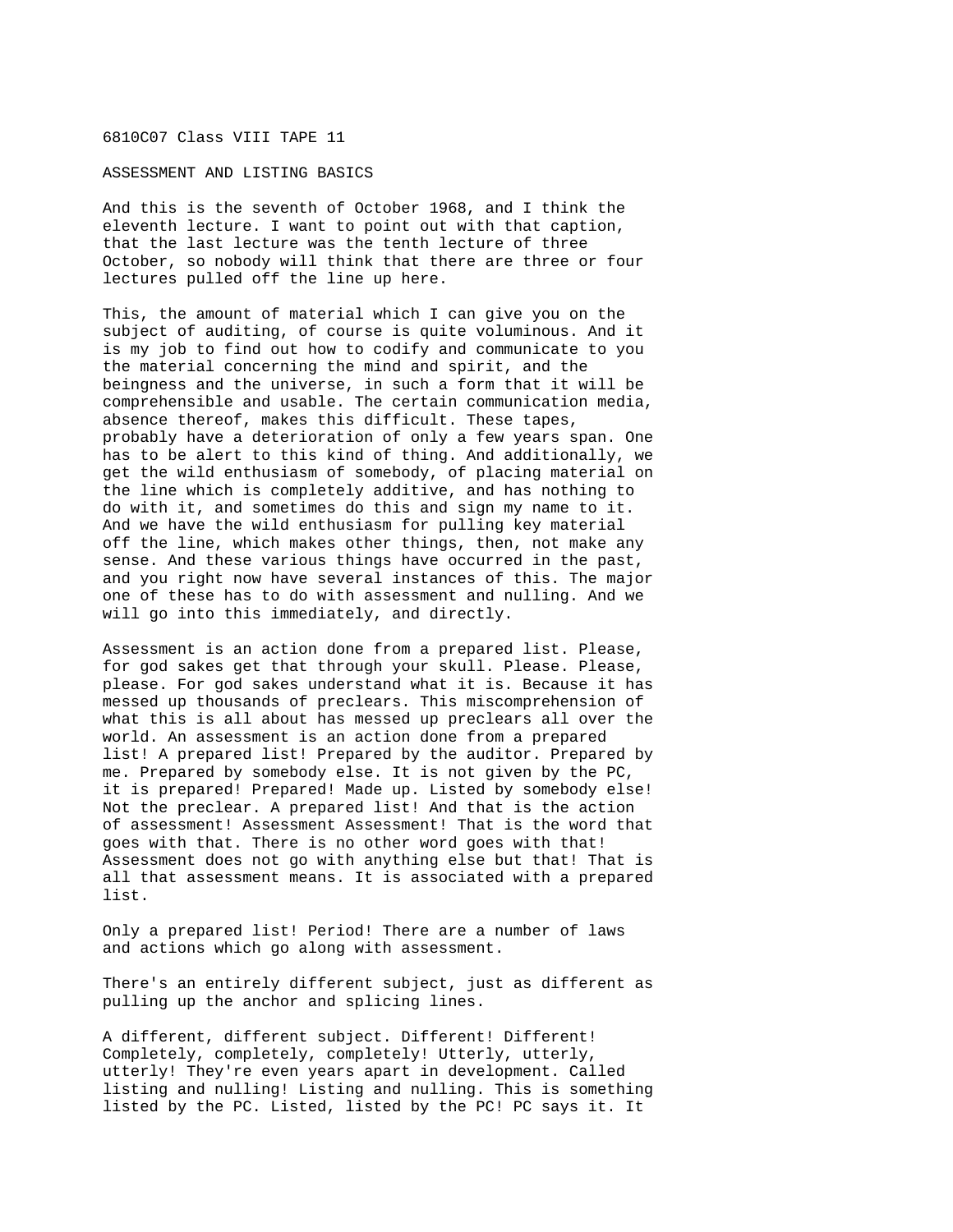is from a questions The auditor asks the question. The PC then gives him items, which the auditor then writes down from the PC. That's called listing and nulling. Listing! Listing and nulling! Nulling! Nullingl Listingl Not assessment! Not assessment!

Let me give you the background of this. Now the reason I'm being emphatic is because it's practically killed thousands of PCs! The confusion between these two things And they're two entirely different operations.

Now the laws of listing and nutting do not apply to the laws of assessment. And the laws of assessment have nothing to do with the laws of listing and nulling! And I never would have DREAMED anybody would have mixed up the two. They've got nothing to do with each other. In the E-meter book, EM 24, has to do with assessment, assessment, assessment! Nothing but assessments. And that is assessment.

Now let me not hear in the future that somebody hasn't done it. And done it correctly. Because it is assessment. And it is done. And guys come into the line up and they say that is old fashioned and we don't do it anymore, and yik, yik, yik, yap, yap, yap, yaps That's the additive. We DO do it. It is a key, vital piece of auditing! Assessment, from a prepared list. E-meter book number 24. And there's an exact way to do it! And it has nothing to do with listing and nulling. Nothing. Nothing. Nothing to do with listing and nulling. There isn't any connection with listing and nulling. None! There is no listing and nulling drill in the E-meter book.

Listing and nutting has its' own laws. They're on tapes They've been on tape for years at Saint Hill! But people come along, and they've taken the laws of assessment, and they said, "Well, in view of the fact, we don't list and null them anymore. You don't assess, I dunno, yea, yea, well actually the law of assess... of list... and so on, is so actually to get something to one item on an S and D, you grind out every reading item on the list except one!" And by doing that, thousands of PCs have been ARC broken and chopped up. So I don't care to think it was unintentional. Because there is a list on the Saint Hill Special Briefing Course that tells you how to list and null. And the laws which you had recently issued in an HCOB, 1968, are all there on the Saint Hill Special Briefing Course. And they apply to the subject of listing and nulling. Listing and nulling. The laws of listing and nulling. You ask the question of the PC, the PC gives you item, item, item, item. The auditor writes them down, and then he nulls the list. And there must only be one item which has any read in it of any kind whatsoever on that list.

So, the PC says, "Dog biscuits, roast beef, catfish," long fall BD. The auditor then goes over the list, "Catfish", or he goes over it, "Dog biscuit, catfish", doesn't read, doesn't read. And then, nothing read on the list. Anything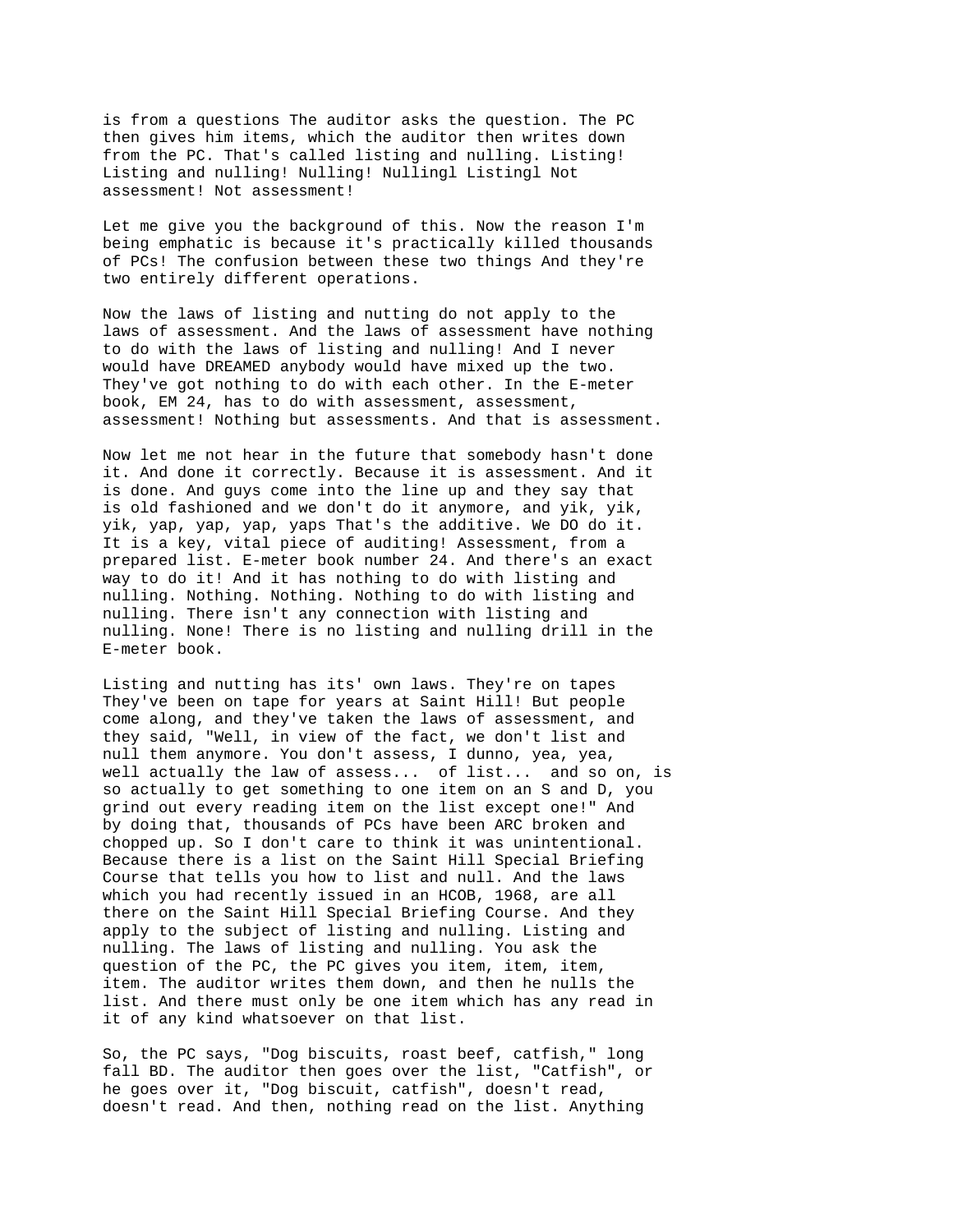been suppressed on the list?" "No." So, "Balderdash', he extends the list, "Balderdash, lemons, oranges.' And he goes back up to the top. "Good.

Biscuits, dog biscuits, catfish, oranges, lemons", oranges reads, lemons reads. He's had it.

There are two items now reading on the list. So he puts a bar over to the side, and he extends the list. And the answer is Manhole covers. And he gets a long fall BD. Now he goes back over the whole list again, clear from the top. "Biscuit, dog biscuits", right on down the list.

Nothing reading, nothing, reading, nothing reading, nothing reading, "Manhole covers." That's the PCs item. It reads, he gives it to the PC. And that is the action of listing and nulling.

And that is the whole action of listing and nulling, and that is the way it is done. And it is not done any other way! And these two actions are entirely, entirely, completely, utterly, different! But I know somebody's come along and says, "We don't do that anymore. We don't do that old drill, and we don't ever assess from prepared lists anymore", and so therefore nobody knows how to do it. Because I know at this moment, 1968, that is has not been taught for at least two or three years. But they knew how to do S and Ds wrong. They knew how to do those with three reading items on the list. And then wondered why their PCs were ARC broken, the cases weren't getting any better, and so forth.

Do you get the enormity of mixing up two entirely different things? Now look, you've got to know, you've got to know how to assess a prepared list. You've go to know this. Now maybe earlier, maybe earlier I could have told you, I could have told you this separately, and so forth, and made it all very plain, but how the hell could I predict anybody was going to be a complete kook? Because there's an infinity of errors. An infinity of errors can grow up. The one line is a very narrow one.

I could give you billions of words of lecture and bulletins, trying to predict every error somebody's going to make. And we would still get one missed. So you have to know what you know. And one of the things you have to know is a thing called assessment. And it is EM 24 in the E-meter book. And it has nothing to do with S and Ds, nothing to do with remedy Bs, nothing to do with remedy A's, those are all listing and nulling actions. Those haven't, have, they're completely separate. It's as different as a ship and a bus. Completely different.

I'm using this as an example at this time to show you what can happen that wrecks a workable technology. One set of laws that has nothing to do with the subject is applied to the subject.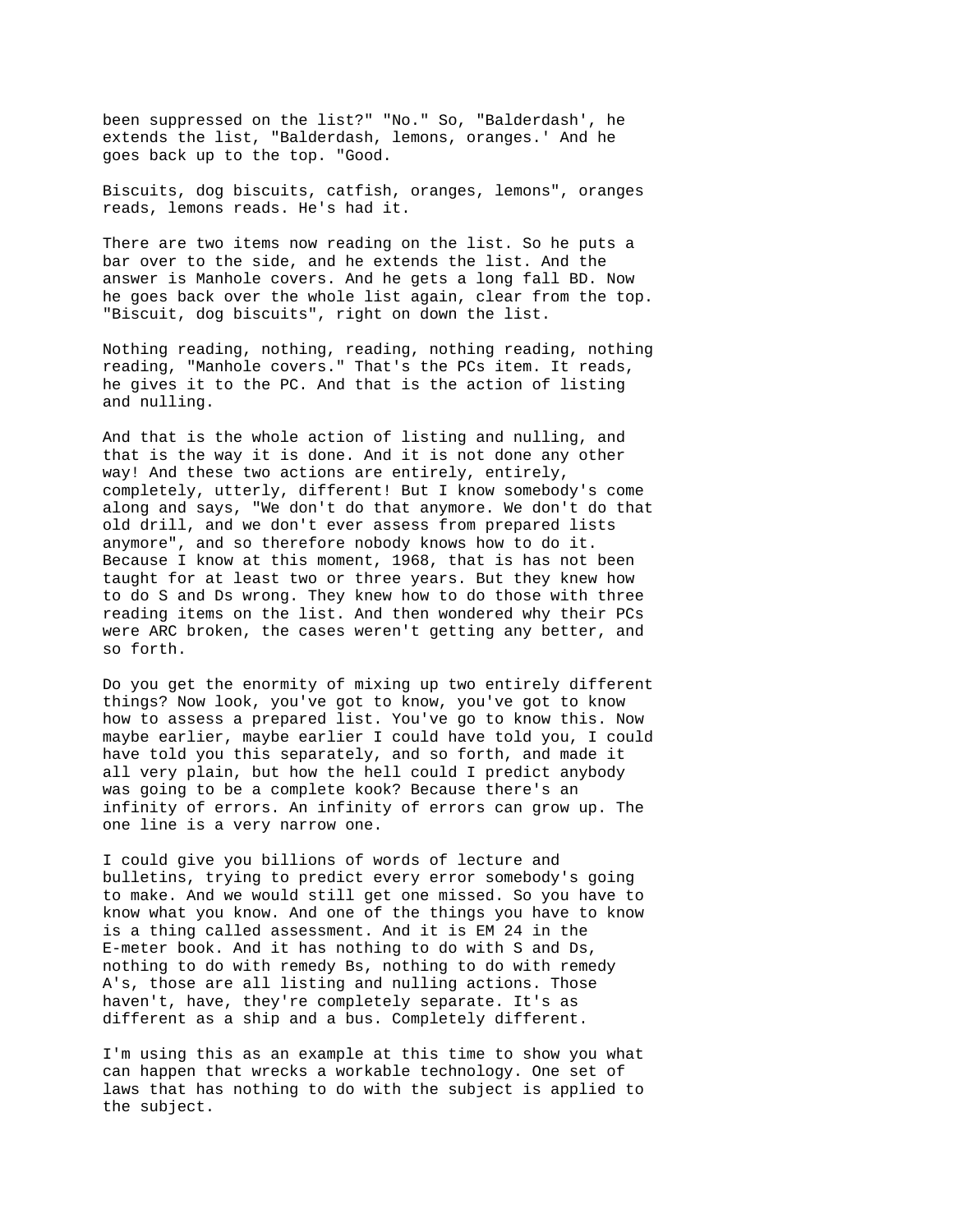The action to which the laws are connected is said to be old hat and not done anymore.

Recently it was being brooded about very broadly and widely, "Oh well, we never run engrams by chain anymore. That's looked on as a squirrel action." How the hell are you ever going to get an F/N on an engram chain? How would you ever run engrams on somebody that was way up the bank, very very chopped up and charged up? You couldn't get him to run a single engram. Because the engram's up in the top. You can only go through 'em a couple of times and they go solid. So you have to do it by chains. And then it goes down the line, you finally find the basic and the whole cock-eyed thing blows - And somebody to come along and say, "That's old hat. We don't do that anymore." Well my answer to that would be, "We don't audit you anymore. You can go on and fall on your head." Because it's a dirty trick. It does in every PC whose case is only resolvable by engram running by chains at the level of running engrams.

The reason you have trouble with cases is, the usual hasn't been done. The standard hasn't been done. Hasn't been done, hasn't been done. We had a case here the other day. Wildest thing you ever heard in your life. Auditors were doin' their nuts, going around in circles trying to resolve this case. This case was an unusual case, a fantastic ones "Oh a very difficult cycle, bla bla bla bla." Finally the case went into treason or something of this sort. I made it my business to try to find out something about this case. And what do you know? He was on upper OT Sections and he had never run a grade in his life. Never run ARC Straightwire, never run secondaries, never run engrams, never run zero to four, never been on Power, never run R6EW. He was an unsolvable case. Nobody'd audited him. So, you get the case who was audited with off beat tech, and you get the case who has never been audited on tech, and they alike can be failed cases. And the solution at once, to the two types of case - the one who's been audited on off beat tech, and the one who has not been audited at all  $-$  , same solution. Find out what hasn't been done on the road to standard tech and do it. And the case resolves right now.

And that's how difficult it is. So all you have to know is what is standard tech, and then find out what hasn't been done in standard tech, and get it done.

Now where tech is violated, and where standard tech is violated, you have to have repair actions which put them back together again. Now supposing we have a case which has eight hundred and sixty nine lists that have been done in Balderdash, North Slobokum. And then they lost his folder anyhow, and the auditor who did listed list couldn't write, and a bunch of things like this. You thought didn't have his folder, and so on. And this case is wrapped around a telegraph pole. He's in terrible shape. How you going to resolve that case? We haven't got the list to correct.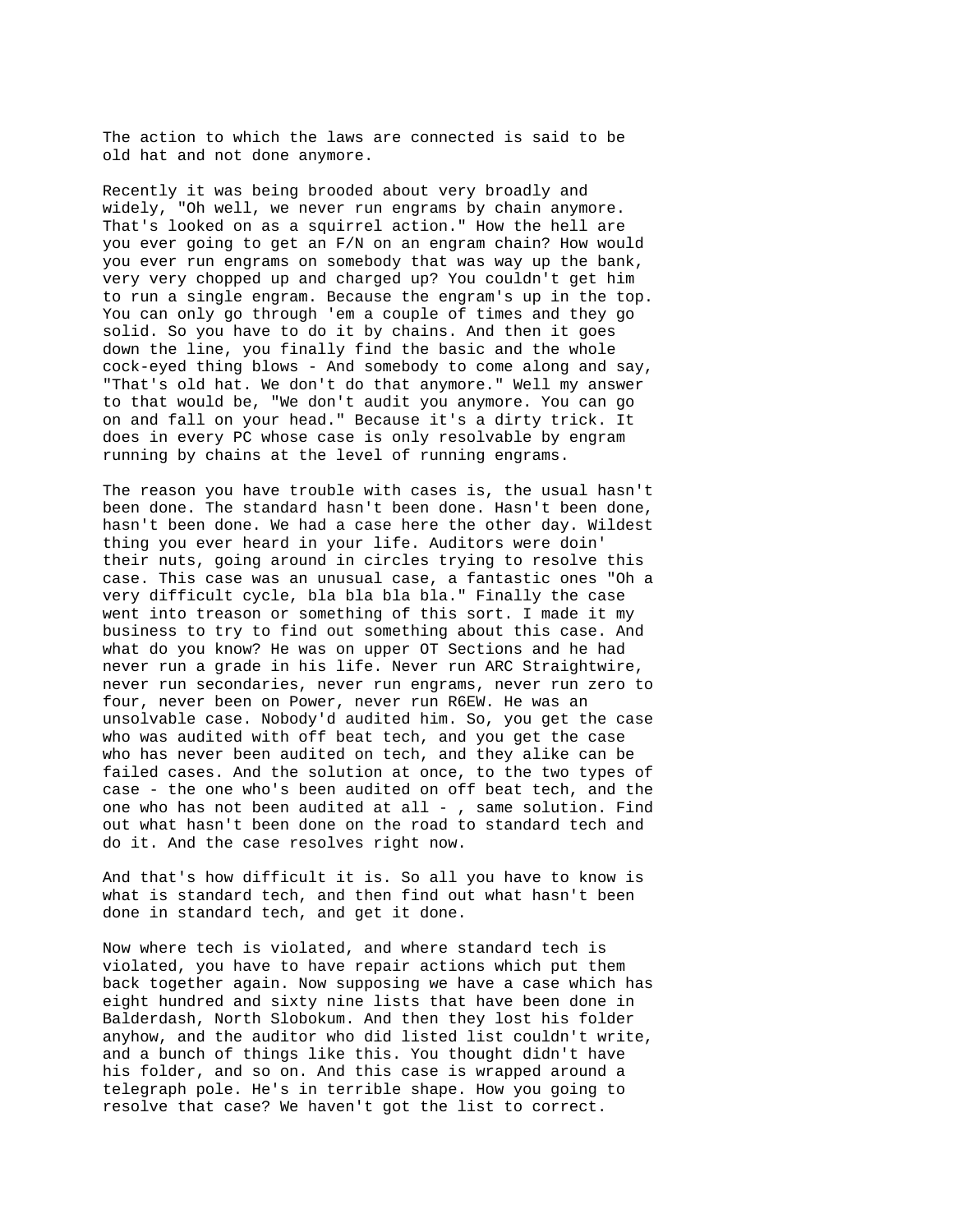Maybe you haven't even got the auditor who knows how to correct a list. And an auditor who doesn't know how to list and null, and thinks that listing and nulling is assessment, and who's all screwed up anyhow, he couldn't correct it by list anyway.

But there is a way to correct this case. And that's very vital. It's a serious thing to lose somebodys' lists. But there is a way. There is a way. And it contains assessment. It's an action called assessment. And the auditor dreams up a list of things. And he says, "Auditing, auditors, review, sessions, Scientology, Dianetics." Do you see? "Lists." And then, that is put down in a column by the auditor and is assessed over and over until one item is left reading.

And that is assessment. And you, all of a sudden, got staring you in the face, "Lists". Alright, turns out to be "Lists." Good. It could just as well turn out to be auditing, or just as well turn out to be review. But it turned out to be "Lists." That is the hot button in this field - Now that will come close enough to what's wrong with him to solve it. And then you've got a thing called L-1. So you say now, "On Lists," and you itsa, earlier itsa with false and suppress on any of the reads, on the L-1. You take up each item in order from the top down. "On Lists", boom. "On Lists", boom. "On Lists", boom. And you clean each one. And all of a sudden the PC goes F/N. And those old lists won't bother him anymore.

It's absolute magic that you can undo a bunch of lists, and things like that. But it depends on the auditor being able to assess. Now is this technique of assessment so old hat? No, I don't think so.

Now I'm going to give you some sort of an idea of an assessment as she is done. I will write it down here on the blackboard and a sheet can go along with this lecture. And this is this business of assessment. This now, is a prepared list. It's a prepared list, and it's something like, "Auditing, listing, review, Orgs, Scientology, Dianetics, grades." Now, the auditor makes that up or the case supervisor makes that up. And the auditor, he puts it into a line up like this. And he gives it, he gives it of course it's date, which is eleven, ten, sixty eight in this case, and he puts the PCs name on it, which is T.J. Pete.

And here's the other one. All of a sudden at Saint Hill, I heard with horror that this was going on. They're doing S and Ds over ARC breaks and out Ruds. I couldn't understand it! Last November. I've been trying to unravel this since last November. Why?! Because people would say, "Well, an S and D isn't auditing. An S and D isn't auditing, you know? Ha ha ha ha ha." Assessment isn't auditing. Assessment isn't auditing. It is simply trying to locate something to audit! And you can assess anybody, at any time, anywhere, and there's no session involved.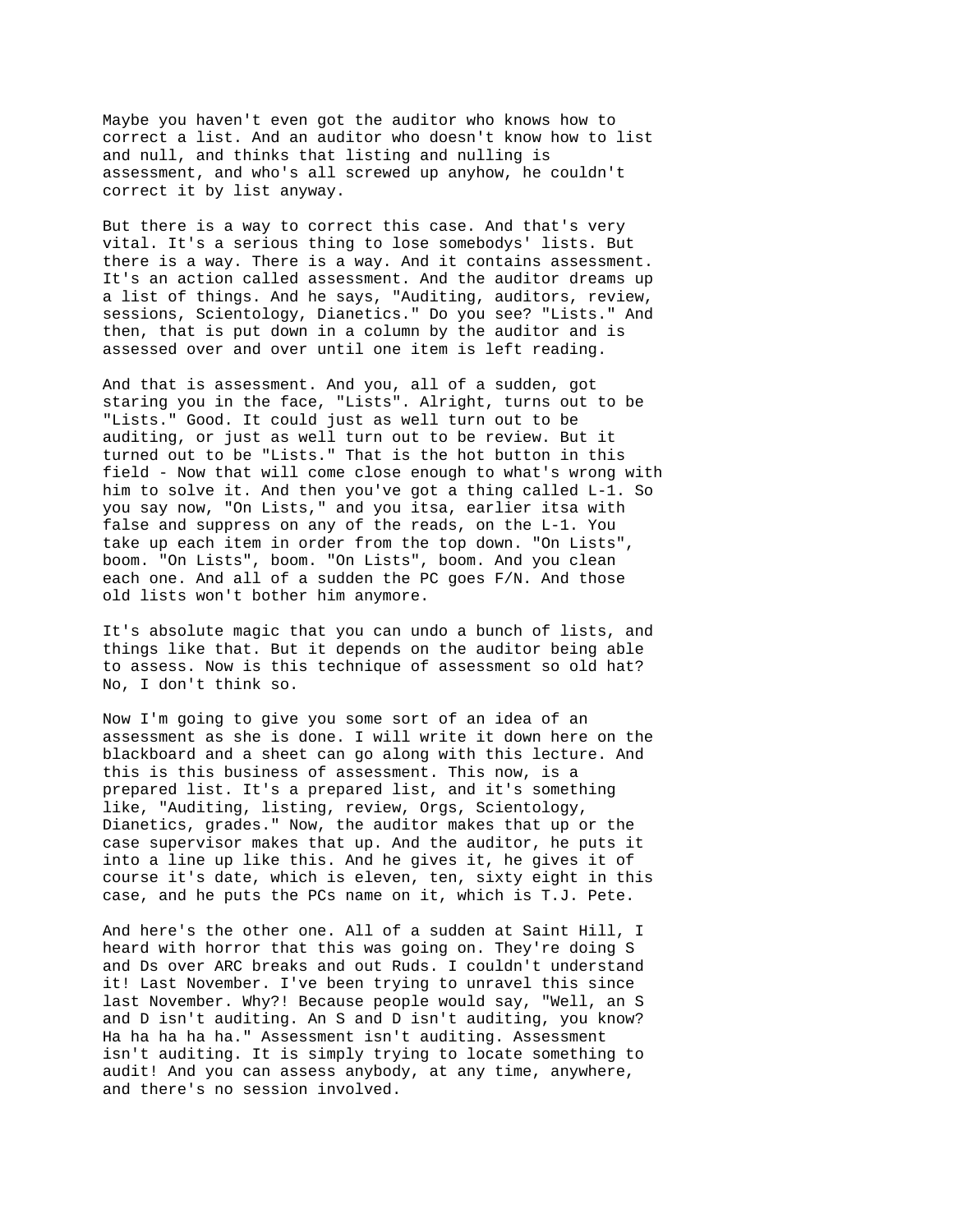Assessment has nothing, but an S and D, that is auditing. But assessment is never auditing.

You say the word right to the PCs bank. "Bombs, bombs, bombs." You can pick him up, I don't care if he's in an ARC break, I don't care what the hell is wrong with him. If your own TRs are OK you can just go bang, bang, bang, and you can get the item right out of the PC. He doesn't even have to be... if he's even doped off you can get the item. Just take a piece of paper, it's got these items on it, take your meter, and you say these things to the PC. You say the first one, like, "Auditing. Auditors. Lists. Reviews. Out. Scientology. Out." Now we've got one column and we've got two items reading. And this is assessment, this is assessment, it has nothing to do with listing and nulling, nothing, nothing, nothing! The PCs Ruds, we don't care, this can be done on a street corner if you've got some place to park your E-meter.

Now we've got two reading items, haven't we? So we go down here the next time. And, we find out where this thing is. Lists. Scientology." We have one reading item left on the list. And that is all there is to it. And that is assessment. Ain't that difficult? But let me tell you, if you can't do this there are a large number of cases you can't crack. Because there are many types of prepared lists.

Now let us get an entirely different action. We're asking the PC, "Who done it?" And this is listing and nulling. And it's in session. And we're saying, "Who done it?" That's not a legitimate question, I'm just giving it to you so you won't interiorize into your case while I show it to you. Sarcasm. A lot of people listen to me with banks.

So we ask the PC, "Who done it?" And the PC says, "Joe, Bill, Pete", the auditor marks it fall, "Toger, Lige." Now we go over the thing, and we say to the PC, "Joe, Bill, Pete", second one here with a long fall, "Toger, Bob, Lige," oh brother. We have two reading items on the list.

The list is not complete. Because there's two reading items on the list. Pete and Toger. And this is not assessment. This is nulling. Nulling. This is not assessment, this is nulling. And it didn't null. And we now know there's two reading items on the list, so we know the list isn't complete. So we put a bar over here, and we write "extended" on this little bar here, E-X-T we put. And under this we get, we say on this question "Who done it?" And the PC says, "Bigelow." Long fall, BD, as the PC says it. So now we go up to the top of this thing, and we say, "Joe", second X, "Bill", second X, "Pete", "Toger", out, out, "Lige", out, "Bigelow", long fall BD, 2.1. "Bigelow is your item." That's listing and nulling. It's an entirely different operation, isn't it?

Now you ought to spot whoever told you that the laws of assessment applied to listing and nulling. Now you see how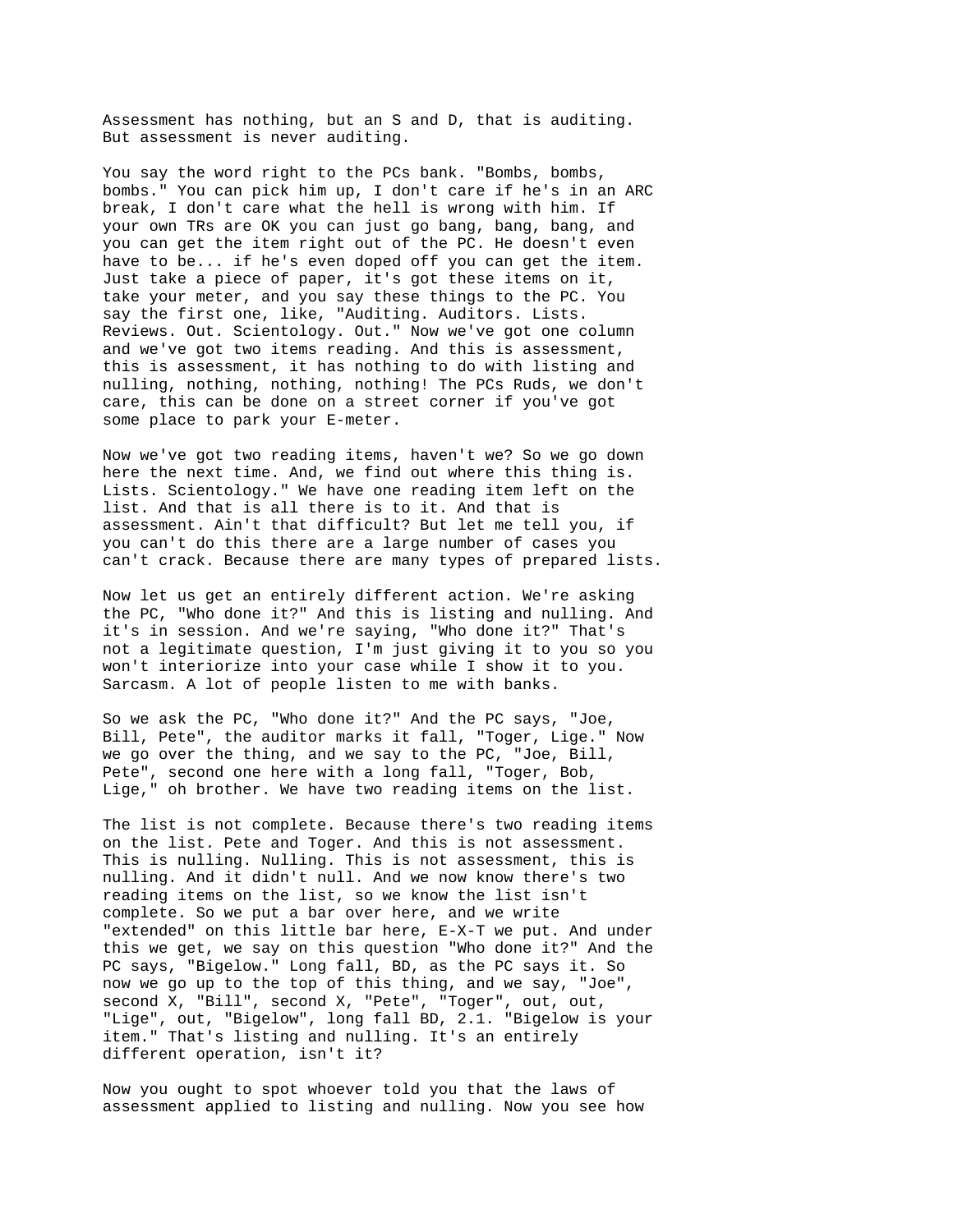it can get mucked up? Look it isn't what I says it is, it's what works. And this operation of listing and nulling, if done wrongly, if those two items "Pete" and "Toger" are left on the list, and you simply scrub it out and grind it down so that "Pete" doesn't read and you've got "Toger" left, you give the PC that item, he'll go through his skull! Boom. ARC break, apathy, upset, become angry, out of session, and very often just finishes with auditing right at that point. That's the most ARC breaky action, is listing. And listing is a dangerous action for that reason.

You try not to let green auditors list. You try not to let them list. When a guy has really got it down, great. They can assess, anybody can assess. There's nothing to assessment. Do you see the two different actions? Well, there's only one way to do both of them. There are no additional ways.

Now when you get into 5A, running Power Plus, you'll find out that it's odd, but it's just a shortcut. 5A follows the laws of listing, but on the subject and the person and the place, person, place, subject, on those things, on those things it's just peculiar, but the first BD is always it. The first blow down is it. So to save time and because the subject is hot, and because this is a reliable action, all you have to do is grab that, bongo. And give it to the PC. And you know it will be true. But it's a short cut, and it's just peculiar to 5A. And you try to do it on an S and D, and you'll very often get your throat cut. List is incomplete on it. So 5A can be done in this shorthanded fashion, but nothing else I know of can. And it's unfortunate because it looks like a, a different set of laws. But there are no different laws, it just happens that is always comes out right if the PC in session.

Now 5A can also blow on just the subject of persons. Persons. Long fall, BD, bong, F/N.

You try to go past that and you're gonna rise the tone arm right up through the roof. Now these are such key subjects with an individual, that an individual can become seriously, seriously, seriously ill, or upset within two or three days after a wrong Power Plus. So if the PC comes back a couple of days later and he's sick, or something like that, you know his 5A is out. It's elementary.

But now, when you put it in again, do all the laws of listing and nulling, with regard to it. Do everything. He says, you get such a peculiarity of, "Yeah, I thought of an item." And he didn't put it down. Or the auditor, he said it and the auditor didn't write it down, or something weird went on, don't you see? It's very off beat. It was a lousy session. It's not dangerous to do 5A, it is just incredible the amount of goof by which it can be done. The PCs who get very upset, and so forth, and they've had bad listing in their past, the best thing to do is to actually get the lists and correct them. Get the earliest list ever made on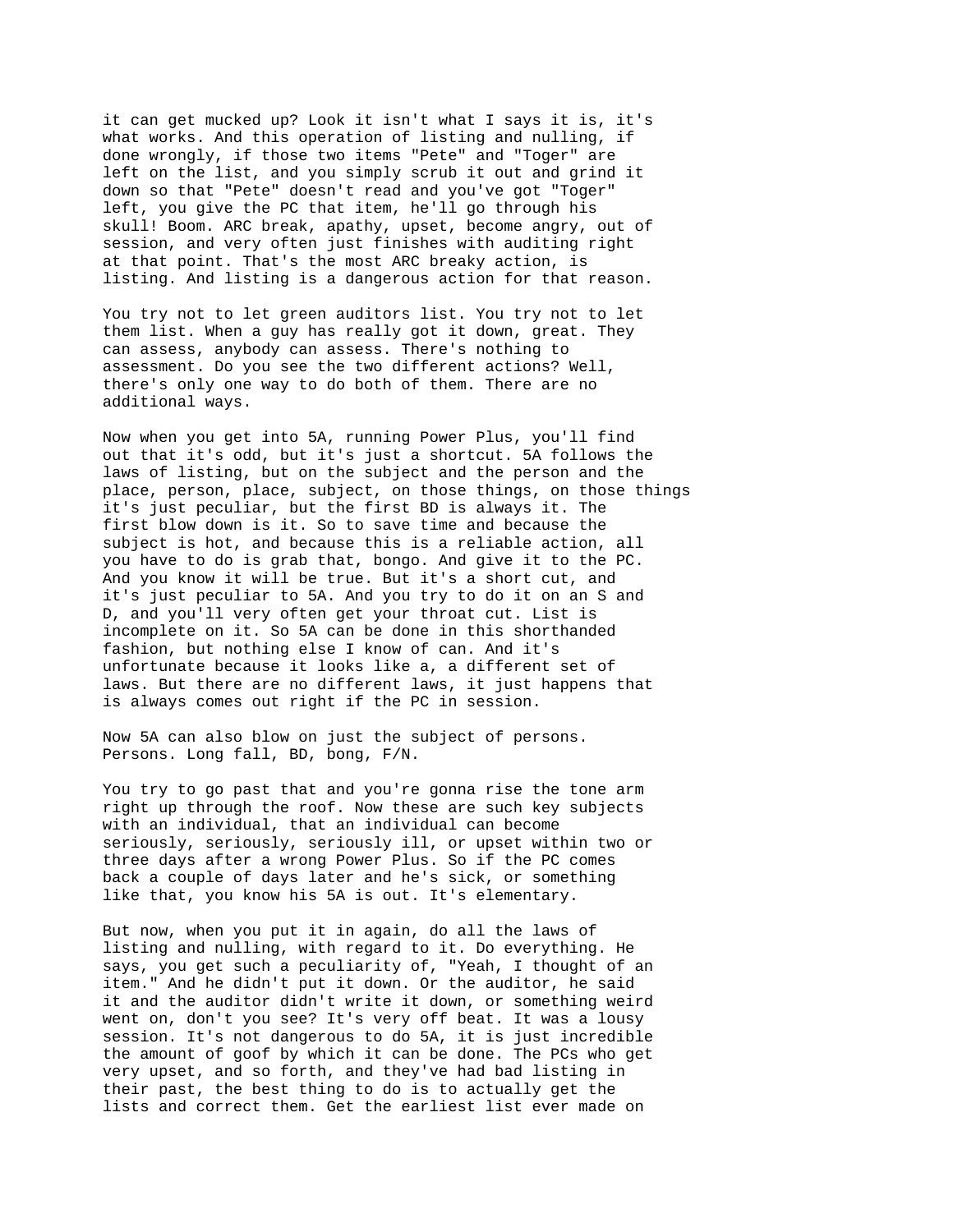the PC and find the right item off of it.

Sometimes you're lucky and you can do this. Sometimes you can get the list.

And then you can be an idiot, too. You can get the first list, you can get the item off of it. It was suppressed. It's usually the first item, or something like that, first or the second item. And it's very suppressed. And here we are, first S and D he ever had. And out of that S and D he gets "The collector of taxes", or something, see? That was the item. It was never given to him.

He's had twenty, thirty S and Ds since then. So, "Collector of taxes', long fall, BD, and you got the suppress in on it and so on. It was an eighteen page list. And this was the second item on the list. Oooh! Odd kind of comm. Boy, was that lousy. So anyhow, long fall, BD, you give him his item, he says, "Yeah, reads, reads, tears, yeah that's it" Now go to the next S and D and try to correct that. It's got the same item. Except by this time it was suppressed, and you stopped putting it on the list. Every S and D he had from the first S and D he ever had is always the same item. Now he can get little local locks on this suppressed item, and that comes out to be "The organization executives" or something, usually. 'Cause by that time he's turned kind of vicious. Do you see? What the hell? Why would you correct more than the first one? Now if you were lucky enough to get the first remedy B the fellow ever had, and get that on its' exact items. Well a remedy B for that command will be that remedy B, and that blew, and that's it. You're handling real horse power. You're handling tremendous horse power. See, those aren't light techniques. 1950 you could overrun, 1955 you could go on and on, you could do various things. You can't do those things today. The technique is too powerful, it's too fast. Zing, boom, bung, boom!

When we got into R2-12, R2-12 runs so... something minor. Something... A minute, two minutes, three minutes, couple of items. Goes F/N and that packs up the whole subject. But somebody who had to have all of his intensive would some times get run twenty five hours on something that cleared up in two minutes. Well it was just at that point, at that exact point that we crossed the boundary line from technology which could be roughly handled and still come out, into technology which if it's exactly handled sent your PC flying. It was at that point.

Now somewhere during that period the confusion here on assessment is because of this: Assessment was something done on what was called the pre-have scale. By assessing these things and running them, you could fix a PC up now so he could have something. So these old pre-have scales, something around 1959, '60, they became so numerous and so heavy, that I developed further technology and collided with the whole subject of listing and nulling. Let the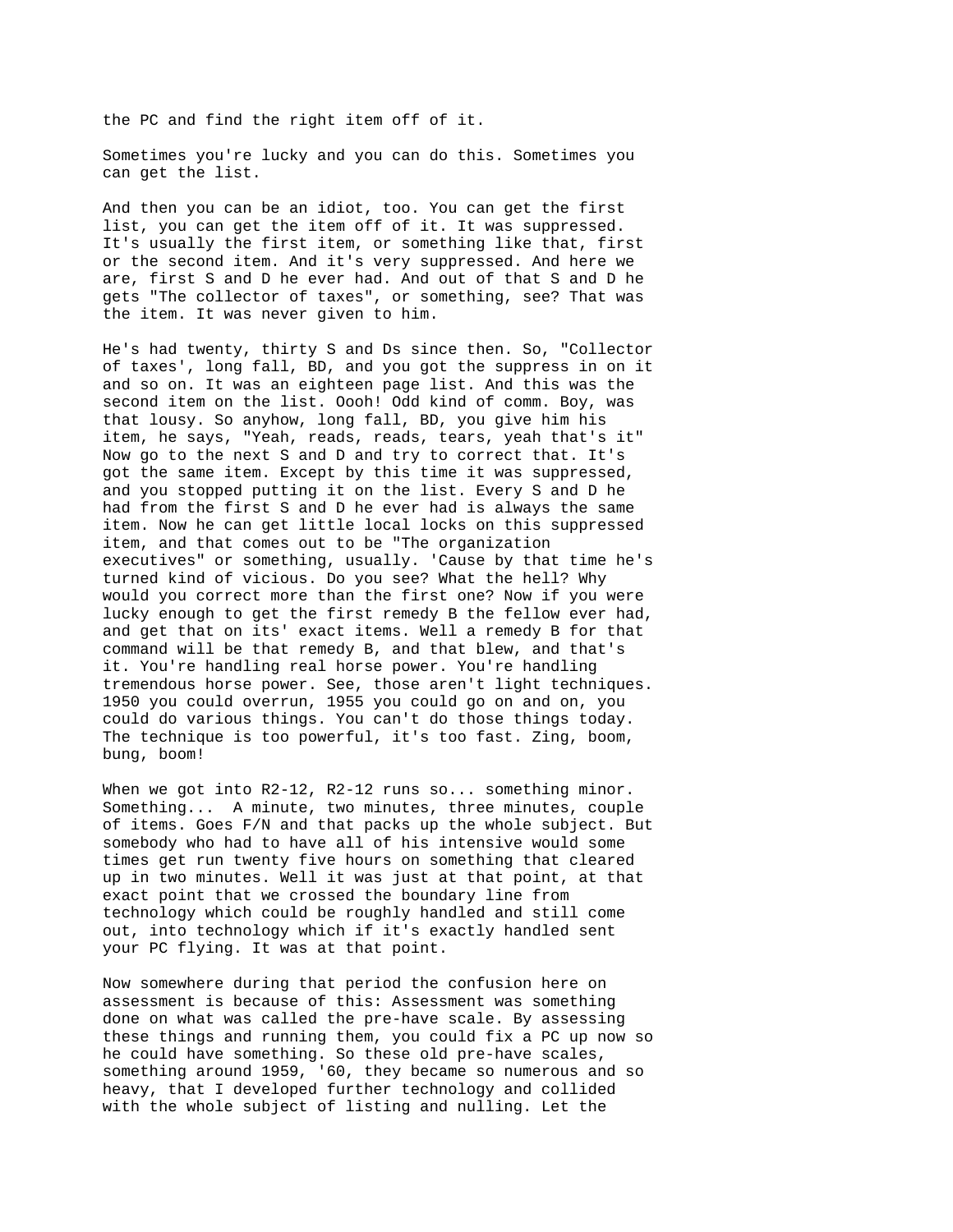PC put it down. Up to that time all the auditor ever did was put it down. So now, when the PC put it down, that was a brand new set of rules, and you had to know these new rules, because they didn't follow these old rules. It's quite obvious they didn't follow the old rules. So on the research line, as it came forward, you find somewhere around '59, '60, '61, you find the discussion is of assessment. And then time marches on, and later tapes when they talk about listing and nulling are talking about the subject of listing and nulling as I have just differentiated for you in this lecture. And they have nothing to do with assessment. But assessment was the pre-run. It was the forerunner. And all the laws of listing and nulling had to be learned, 'cause they were entirely different than those of assessment.

Now oddly enough, you can't much upset a PC by getting the wrong item on his list, but wait.

If the case supervisor, or the auditor, is hotter'n a pistol, and he's looked back through this case, here's a folder a foot and a half thick of review sessions given at the Bide-a-Hee Review Center. And he looks back through this. Ohh. Oh my god. And then he sees some clue that the fellow was audited before that in Bull Isle, but he doesn't have any of the laws, any of the S and Ds that came from that area. What's he gonna do? You can upset the case and do an over review of a review of a review, of a correction of a correction to correct the correction, and you'll get into a hell of a fire fight with some auditor, particularly if the auditor is not very expert. Trying to get him to correct a pile of lists. He just keeps plowing it in further. He himself hasn't differentiated between assessment or listing and nulling. He doesn't know what these actions are. If he just club-footedly goes in and leaves three items reading on the list which you told him to repair, but now we've got a repair of a repair, we have actually exceeded the ability of the auditor to correct, because he couldn't list and null in the first place.

Now a very smart case supervisor, he says, "OK, this fellow's had a lot of auditing of various kinds whatsoever in various places, and has pretended to be a very tough case, and so on. The basic thing is that standard tech hasn't been applied here someplace. So let's find it out, and let's try and correct the case up so he's at least auditable." Alright, so he does a list. And the list is, "Auditing, auditors", anything he can think of that might be in connection with this.

"Centers, franchises," you know, anything he could think of that might add up to this, and he turns it over to an auditor who looks bright, looks like he has a head. He hasn't got two heads, god knows. And then what's this, what's this quote, "Auditor", unquote do? He even messes up the little simple job of assessment. And he gets the item that isn't the biggest reading item on the list. He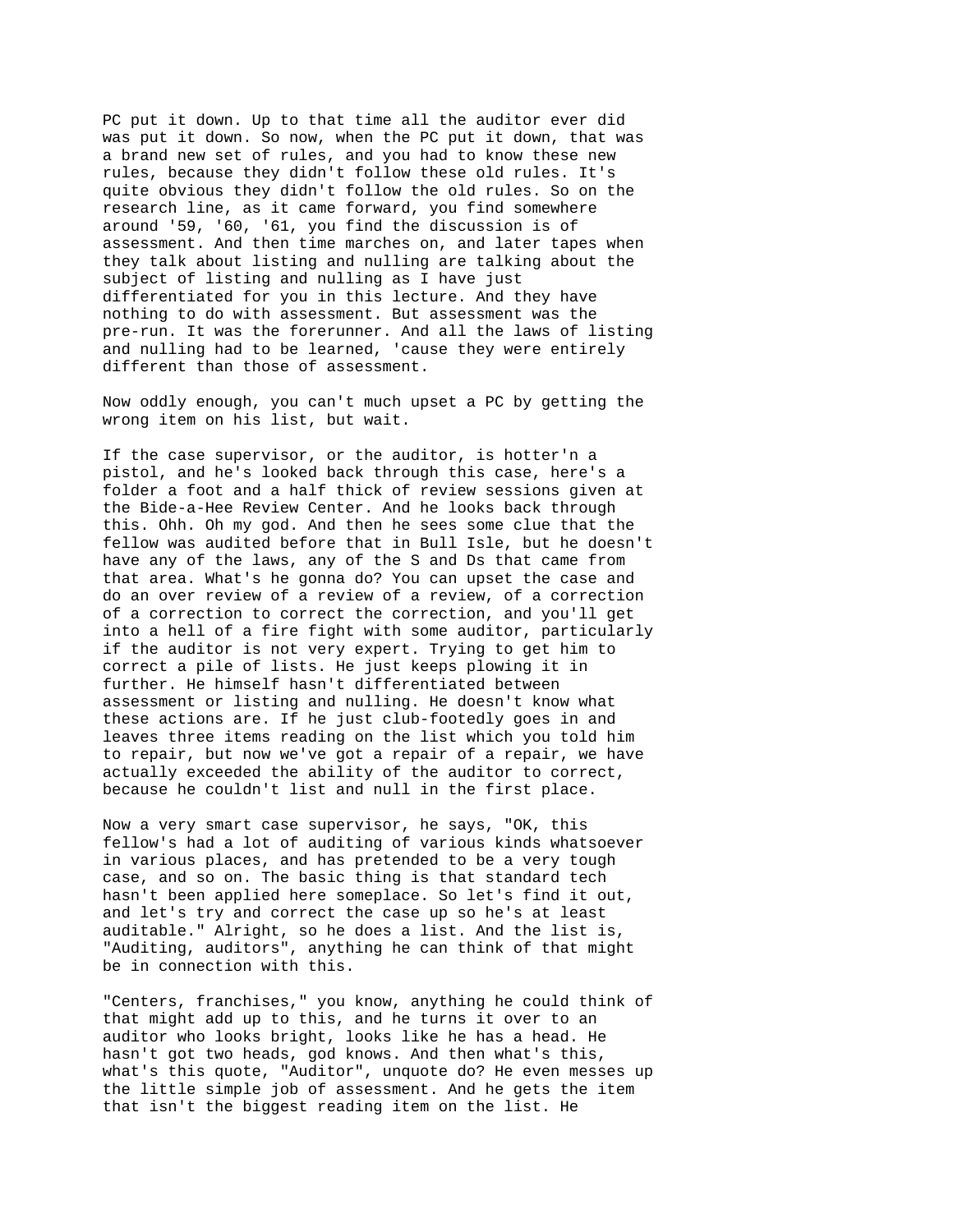suppresses that. He suppresses that one.

The first item on the list, still, in assessment, is likely to be the one most missed, because you don't have the pcs' attention or anything, and you haven't told him what you're doing, maybe, or something. So he misses that first one. He doesn't... nothing hears it, he just sort of goes, "Blup". But anyway, there's no R-factor, you know? You got to tell somebody you're going to assess. I usually tell them, "I'm going to assess a list on you. Keep quiet." My R-factor. And I don't want anybody talking on assessment. It isn't auditing, you're just trying to find something. And the more the PC talks, the more he's going to screw it up. So you want him to shut up. So you ask him politely, with complete ARC, to shut up. You say, "I'm going to do a list on you, and there is no reason for you to say anything. I would prefer that you did not", if he is prone to be yap yap .

Now, you go, "Bark, bark, bark, bark, bark, bark, bark, bark, bark, bark", go up to the top of it again, "Bark, bark, bark, bark", go up to the last reading, "Bark, bark, bark, bark, bark, bark." That's the item. Now I don't care whether you give him the item or not. But somebody who is very inexpert, and who lets the PC itsa, "itsamamnfwhfmf", and has the PC squirming about and doing other things, and doesn't know how to get a PC to hold the cans, and a few things like this, you know, little outnesses. Like, PCs itsaing about his mother-in-law, trying to run a PTP while the auditor's trying to assess a list. That's something stupid, see? You get a wrong item. All of a sudden the PC ARC breaks, because there's a hotter item on the list.

There is, usually on these lists, the hottest item. And it isn't enough to get the longest fall.

That's not correct, to write down the longest fall. It's the one that's still in, because actually what happens is, is you sort of scan him up and down the track, and he eventually sticks in the falling area. It isn't that things scrub out. He will just, his mind, automatically will park where he has the most interest. It's a method of paralleling the mind. So as you go over the reading items, why his attention goes, zuuu uu. Now, if his attention was on one of these items and you give him another item, he'll therefore ARC break, because you've excited by-passed charge on the right item, and you've given him the wrong item. You try to prep check that, or do something with that, and he ARC breaks further. So you can, you can goof it up even with an assessment. So you have to know how to run an E-meter. That's elementary. You have to know how to run an E-meter, get the guy to sit still, so on. I've seen auditors losing their nut because the PC was boiling off, or doped off, or doped off in an assessment and therefore the assessment isn't valid. You know the assessment is valid. The assessment is valid on an unconscious person. You can actually take an unconscious person if your tone 40's good enough, you can assess a list and find exactly what it is.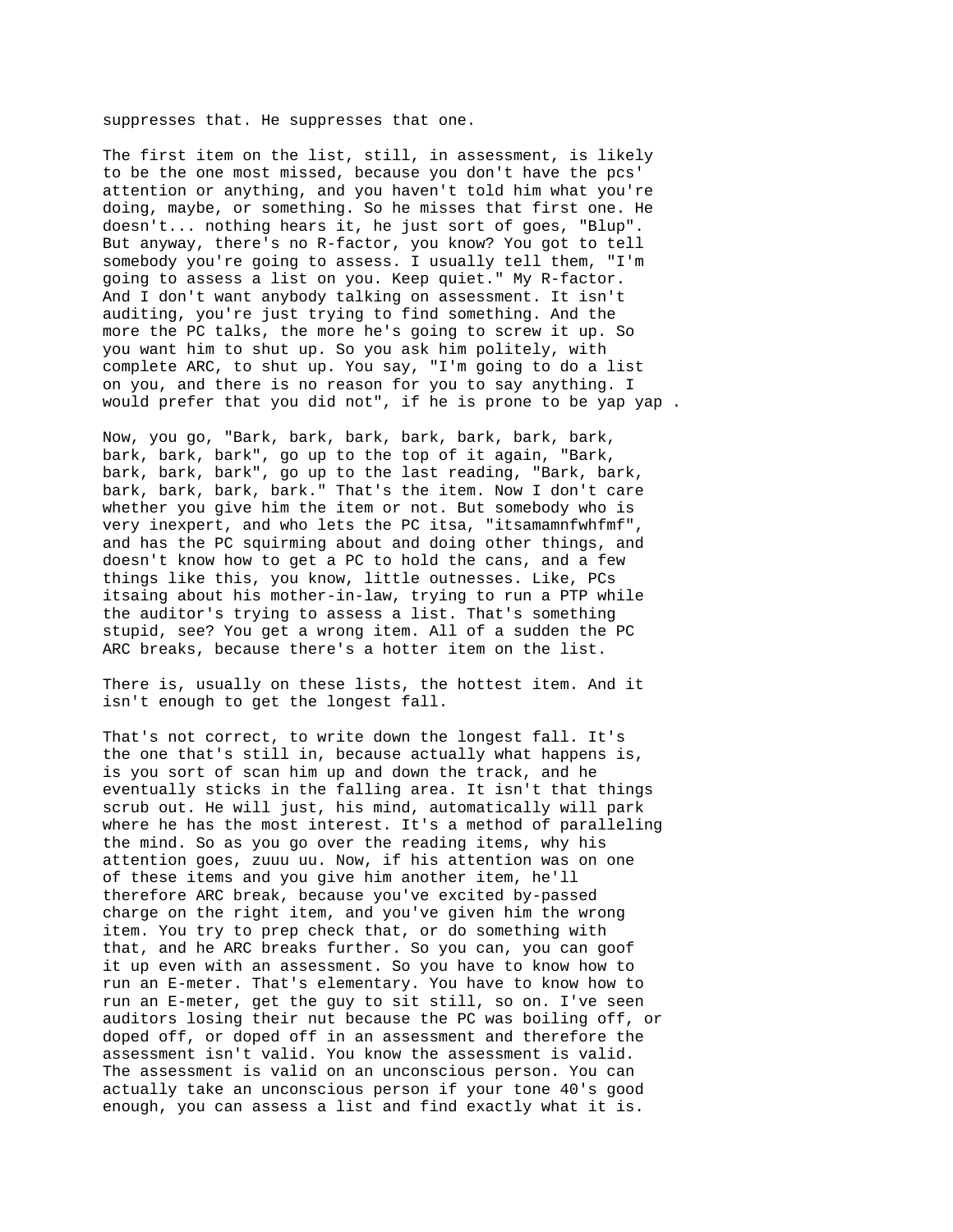It's the auditor. It's the auditor. The auditor. That's the law.

Now the net result of all of this is simply that assessment is assessment. But assessment requires that you do get the right item on the list you're assessing. It's almost inconceivable that anybody could get the wrong item on this list, but it actually could be done. You could get the PC so he's fighting it, so he's suppresses it, so he does some things, so he... You know. So you can actually correct one of these assessment lists, but that becomes very idiotic. It's such a simple, fast operation, that the whole essence of it is getting in there and doing it before the PC finds out. And then he'll all of a sudden start saying, "Wait a minute. Yes." Of course, you've parked him right where the most charge is. Of course he then has a tendency to say, "I have just remembered that woof, woof, bluff, and itsa, itsa, itsa, itsa, itsa, itsa, itsa, itsa, itsa,... " Wait a minute. Woah, woah, woah. You're not processing him. You don't know what the hell he's going to itsa. You're going to prep check this thing. You're going to do something with this thing. You are gonna adapt it to a recall question. You're gonna run it on a list 1. Well he's pulling the wrong action on it already. So therefore, it's even stupid to indicate it to the PC .

I see on some assessments very recently, as why they're done wrong, I see it indicated to the PC, and he agreed that that was true, "And he told me that trot-de-dot, waffle, waffle, waffle.' I imagine the PC walked out of session probably good and ARC broke. Because there's an excellent chance that this item has excited BPC. By passed charge, and so on. He don't itsa, because you're not running it. It isn't an itsa subject. He could probably get into severe trouble itsaing, because a hot subject. You wouldn't have chosen it, you wouldn't have chosen that list subject if it wasn't hotter than a pistol on his case.

Oh, there's various things you could do about it. He's probably curious about what read on the list, and that sort of thing. Aw, yeah, give him his item, in a very unexcited sort of way. But it's not an auditing action. You're trying to find something to run. And there very often will be many hours, or even a day or two intervene, between the time you did the assessment and the time he's gonna be run on it.

Well you're gonna run something real strong on it. And there is a good reason to run something real strong on it, don't you see? Now you can say, "Well yes, it'll F/N. If it just F/N'd on itsa whv not just itsa on F/N... " Aw bull. It's a key to the case. So if it's handled with the right process it will unblock the case. "But a yickety, yickety, yackety, yackety, bill code doo, yackety, do de do da do dee, do do", F/N. "Yeah, it's just the same old stupid PC as the other one, and we did an assessment, and we found out that it was auditing, and, and so forth, and he told us about the fact... Awwawaw, he said all auditors are dogs,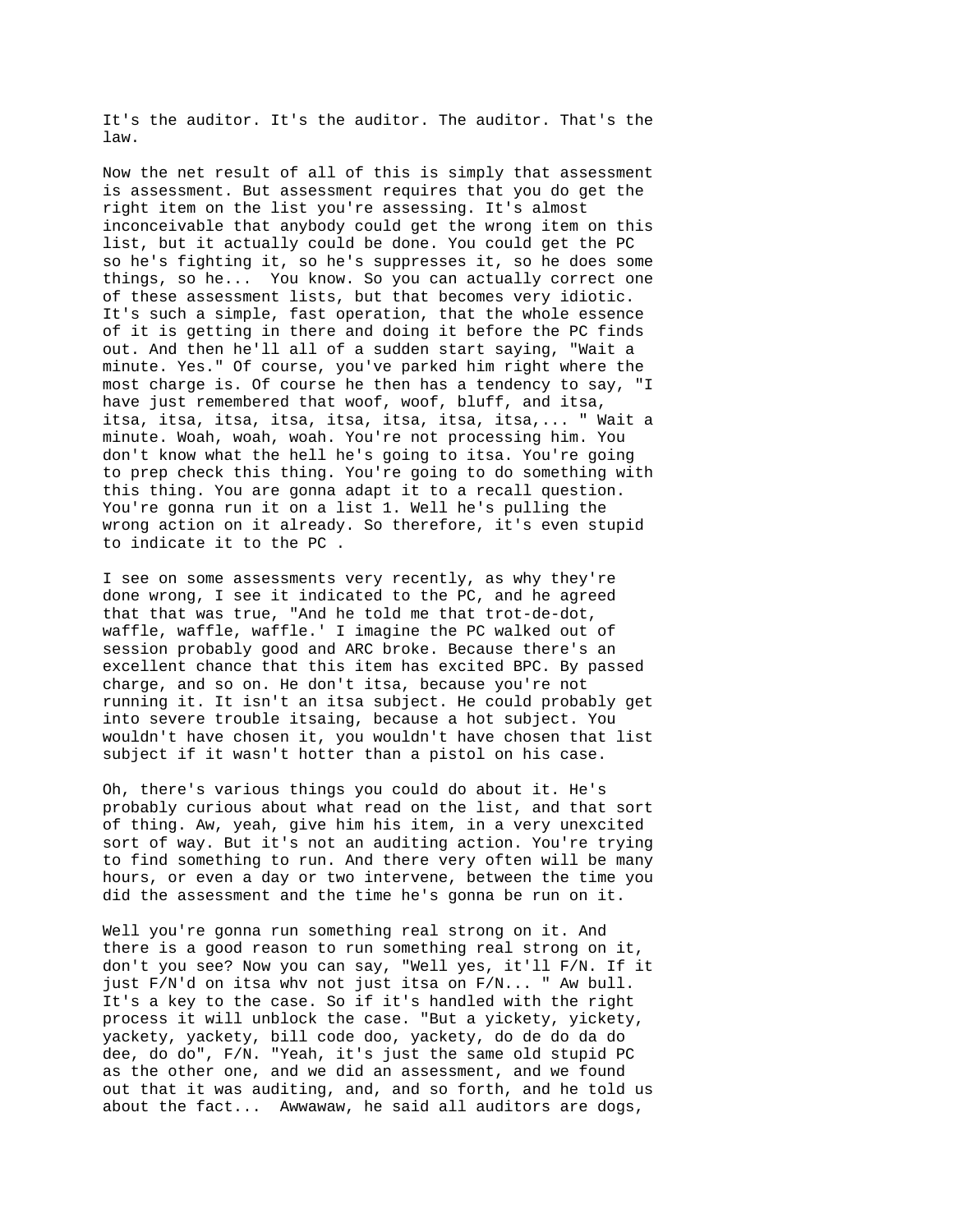yeah, dogs, the, the, all auditors are dogs." F/N. ARC break needle. "Yeah, we itsa'd it. Didn't do anything for the case." You see what stupidity can enter in here? So you say, "Auditors. Good. That's thanks. Now we're going in to, and we're going to do this", and so forth.

You're handling it when your PC is in session. You might do this before the session began, sort of thing, or do it after the session ended. And it usually is very puzzling to some green PC to have one of these assessments done after he has been flown on something. You've done; undertaken a major action, major action on the PC, fly the needle, wham, wham, wham, and then all of a sudden you pull out this list, you see, and you give him a list. And you just say, "Well, yes. Now you don't have to say anything about this, I'm just going to go over this just to see what's here, bark, bark, bark, bark, bark, bark, bark, bark, bark, bark, bark, bark, bark, bark. Thank you very much. Good. Now, to put the end rudiments in, why in this session has any charge been missed? Anything? Anything you care to say, anything?" Fellow says, "Well, no, what was that all about?" "No, we're just trying to, trying to see where you were now, and you're doing fine. Thank you very much." Evaluate, evaluate. "Good. Thank you." You don't tell him, "I am trying to find an item so that we can put it together and audit you on it in the future, because you've now continued a session."

And boy, that is a grave blunder, see? So it's usually best to give it to him at the beginning of the session, really. Say, "Good. How are the cans, how are you today, Joe? Bark, bark, bark, bark, bark, bark, bark, bark, bark, bark, bark, bark, bark, bark, bark, bark. That's good. Thank you very much." He says, "What the hell was that all about?" Do you have an ARC break? "Well, yeah, I was very startled. Very good. Thank you. Good, fine. That's clean. Alright, do you have a PTP? "Yeah, what was that all about? That's a problem." Well, I was just doing an assessment of a list. Trying to get some dope here. "Alright", he says, "Great, great." F/N. Now you go into the auditing action that you were going to go into, or just knock the session off. You've got the dope.

Now that dope, if it adds up right, can become a process. Now it can be done on L4A, it can be done on L1, it can be prep checked, you can pull a number of different gags out of it. But those are the major things you can do with it. "On bla bla, has anything been... ?" Do you see? List 1, or prepcheck. See, there's various standard actions that are undertaken with this item. But the item is hot, and you want to get it as good as you can. You want to run it right down and get what you can off of it, and then get an F/N that will stay that way for a while.

Now, that is the use and value of assessment. The use and value of listing and nulling. Now you may find on Saint Hill tapes, you may find on older tapes that this differentiation has not been made, you may find it is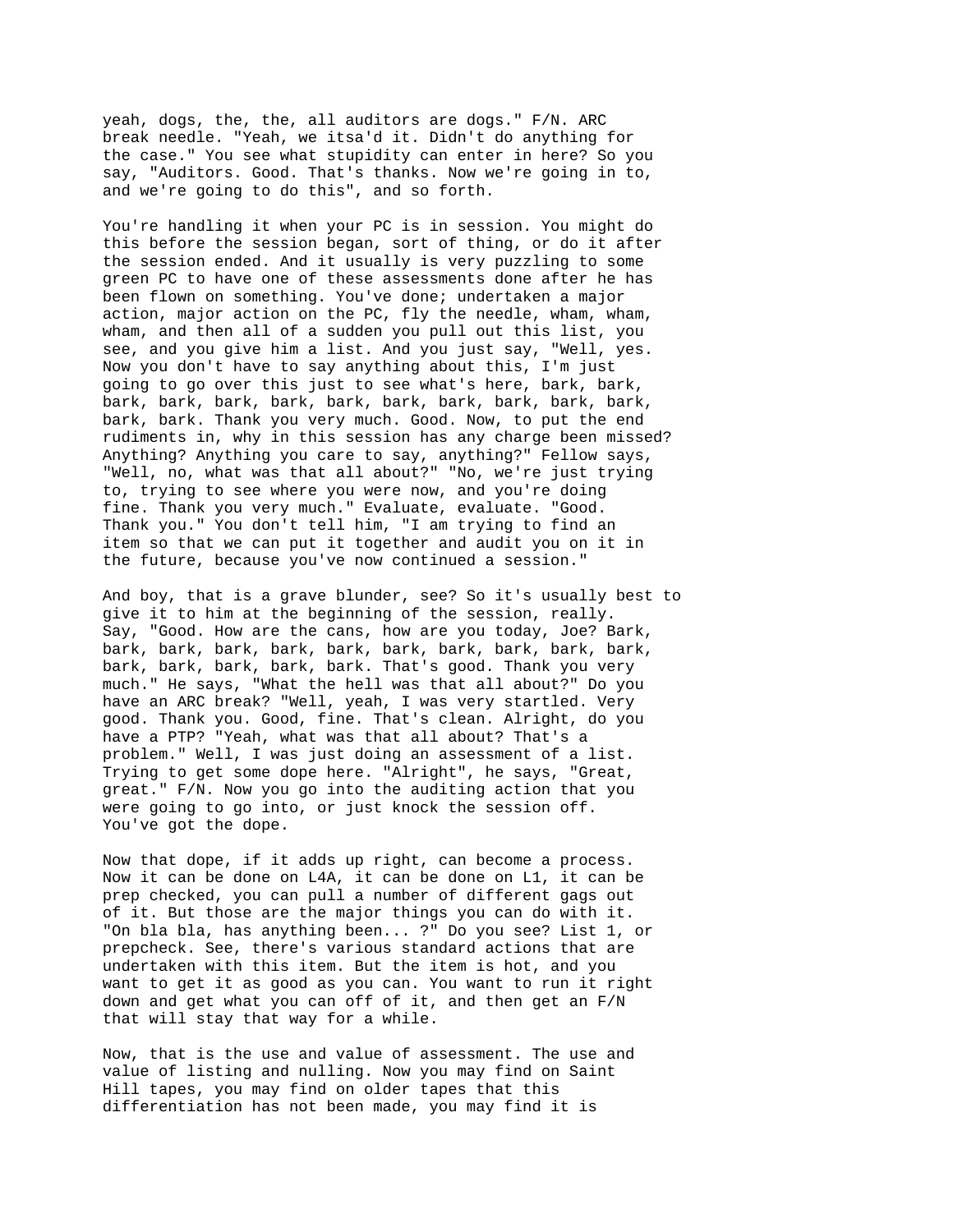missing in a tape line up, it may be this and that, but certainly I am making it clear to you. Now therefore you should be aware of somebody pulling something out of a line up that he himself doesn't understand what the hell it is. Do you see? There can be a serious action. It's actually wrecked I don't know how many cases.

Now I don't say that this is now going to be wrong in the future, 'cause you guys are all going to make that right, and you guys'll probably for a long time been trying to straighten up little points like this, and so forth. And I'm giving it to you as a horrible example of what can happen. The technology that applies to ARC breaks is suddenly applied to missed withholds, to give you an idea, see? On a missed withhold, is it A-R-C-U, or C-D-E-I? On an ARC break, "Do you have an ARC break?" "Well yes I do.' "Weil what was it all about?" "Well, I was, they were very cross with me this morning." "Very good. Who nearly found out?" You could get that really screwed up, couldn't you?

Now I don't mean to be profane about it, but I have talked to many peopie very sweetly, and I have taught them how to audit with great kindness, and they haven't learned. In many instances they haven't learned. So, you will forgive my emphaticness.

Funny part of it is, in this particular unit at this particular time, your auditing picks up about a hundred percent every twenty four hours. That's a very remarkable line of gain.

Now. The next action here is there are certain methods of teaching which go on on this course, and which should go on on this course, and which are exterior, actually, to the bulletins, and so on, which must be called definitely to attention. And that is, that case folders of cases supervised by myself are part of the course actions. Now, Power folders were done in another day and another time when we were trying to develop and handle Power, but they nevertheless greatly assisted people in the case supervision of Power. And they were totally removed from the course, so that nobody'd ever seen or heard of these things for over a year. And nobody knew how to run Power all of a sudden. So I call to your attention that case folders, supervised by myself, and case supervision by myself are part of the curriculum of this course. And those must be studied - And it is the best part of those, the sessions that are well done, rather than specializing only in session that are badly done, since there can be an absolute infinity of error.

There is only one single track of well done. Also, auditing at this level is not what you get away with, it's what you do perfectly. We are auditing at a different strata, a different altitude.

It is what you do perfectly. You're a total perfectionist.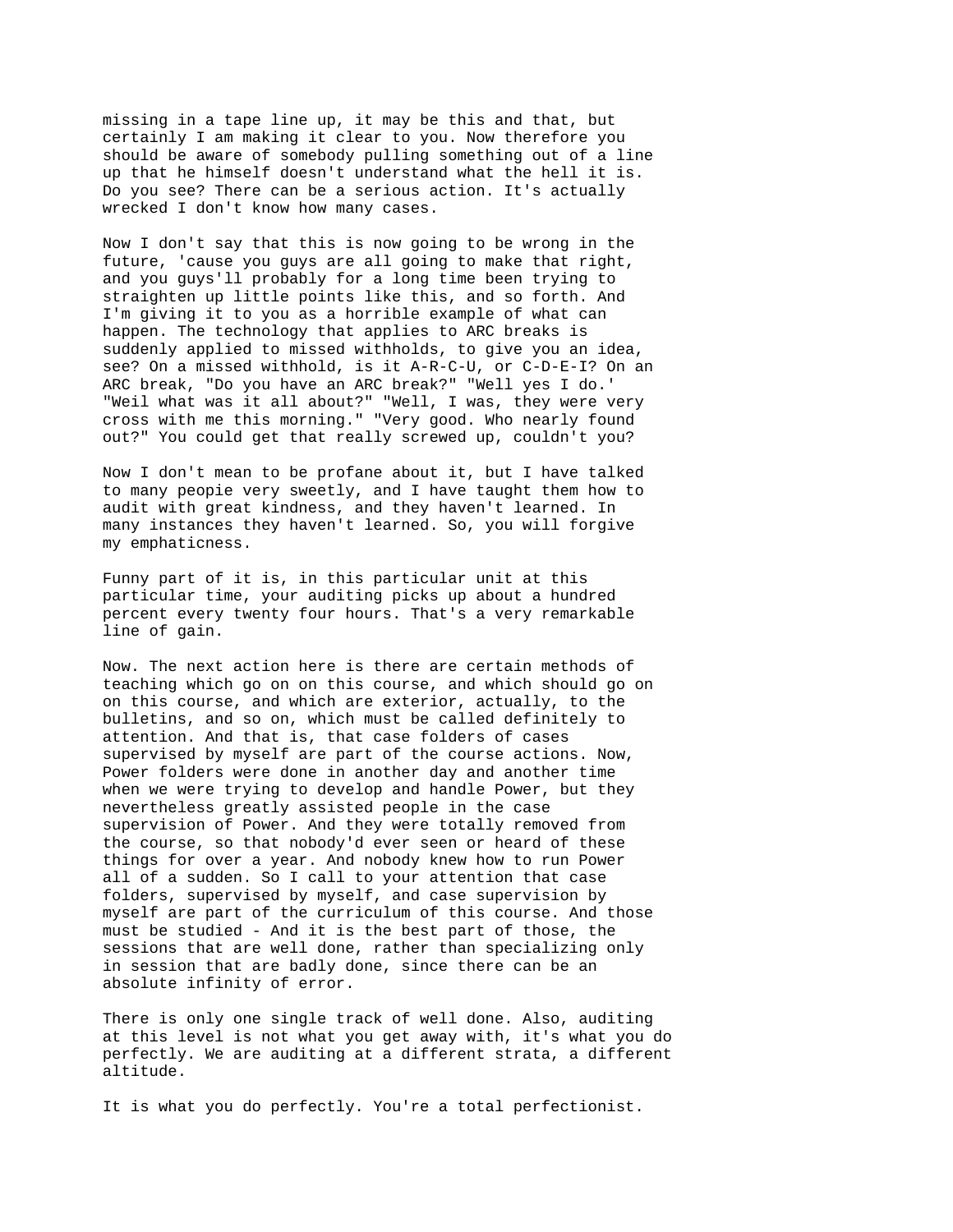We don't care how the PC, and you don't care either, how the PC came out of the session and said, "Oh, I had a wonderful session." You look through the thing and it's something like this.

"Do you have an ARC break? Who else has been ARC broke with you? Do you do things to make people ARC break with you?" You look over at the examiners' form, "What a wonderful session. Had a won... " There is a thing called propitiation. You are a perfectionist. You are not looking for the result. You are looking for the perfect rendition of the technology. We don't care how the PC felt afterwards. Because if it was perfectly administered on standard tech, you can, with perfect confidence, say that you will have achieved a perfect result on the PC which is lasting. But the rough TRs, the introduction of squirrelynesses, the failures to follow the exact things which are being taught, the failure to, "Do you have a present time problem? That's clean. Do you have a missed withhold?" Plunk! We don't care if he did or didn't have a present time problem. Why the hell did the auditor have to go and ask about missed withholds without getting an F/N on PTPs?

Well you say, "Well of course the PC was stuck in a missed withhold. That's why it didn't F/N." Naahhh. You're an auditor. You're auditing from a level of Class VIII. What the hell do you mean? The guy comes into session with a missed withhold? My PCs don't. They're not supposed to have missed withholds, ARC breaks or PTPs, and if I ask them about it and they tell me something it F/Ns. Not because I say it F/Ns, because it does. TRs are in.

Now, if this guy is all goofed up, and he's got out Ruds, and he's out of session like screaming crazy, and he's running the session, running the session, "No, I don't have an ARC break, but I have a PTP. Let me tell you my PTP. So and so and so and so and so and so." Of course there's a missed withhold mixed up in the thing. "Now what we're going to run in the body of the session... " There's only one reason, there're two reasons, actually that a PC does that. But we don't expect one of them to be valid, which is the auditors TRs are out. We expect the auditors' TRs to be in and perfect. But when the auditors' TRs are indifferently in, and a PC is out of session and behaves to control the session, the answer is out rudiments. Out rudiments, that's all. TRs fair... See now, an auditor with perfect TRs could probably audit over the top of out rudiments. But that's asking a hell of a lot. So if his TRs are fair, his control of the session would normally be good, and the PCs madly out of session, we know that the Ruds are out. It's one of these A equals A. Out of session, Ruds out.

Now the answer to that from the case supervisor is ratta-tat-tat. "Fly each rud to floating needle using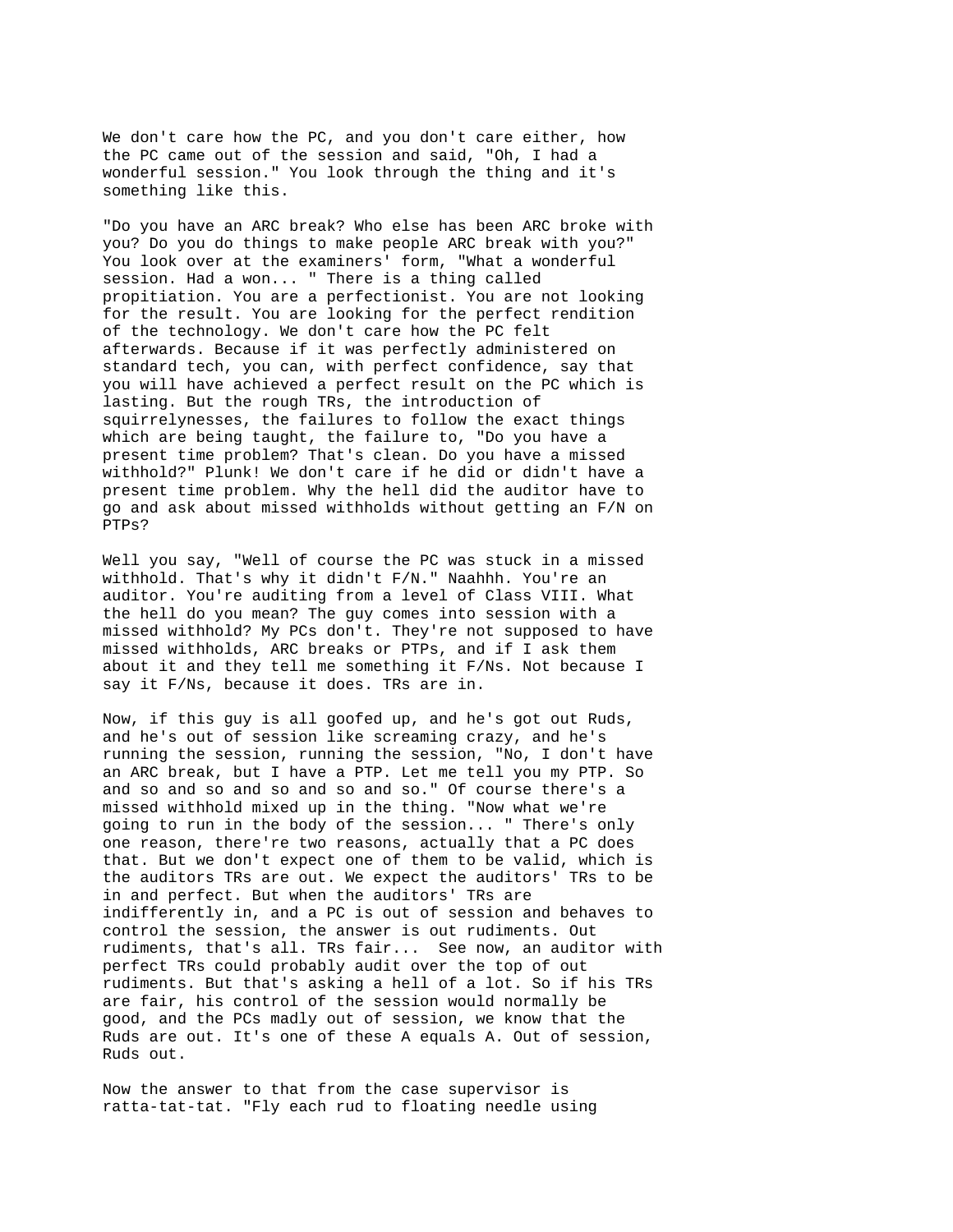suppress and false." Meaning simply that you don't leave one of the buttons unless you get in, it's itsa, earlier itsa to F/N on ARC breaks. And when I say it's flunk, flunk, flunk, because he said, "Do you have a PTP? That's clean. Thank you very much. Now you do have a missed withhold?" Why didn't PTP fly? Well it's either suppressed or a false read. If it didn't fly it is either suppressed or a false read. Let's get this level of think. That's a very extreme level of think, isn't it? When you ask the PC a question and the needle doesn't float, then it is either a suppressed or a false read. You've asked the PC a question, now let me put this again very strongly, and very exactly, you've asked the PC a question, and it was clean, didn't read, and it didn't F/N, then it's either suppressed because of false reads, or there is a suppressed something on it. Why didn't it F/N? Well. that's a hell of an extreme way of... here we labor and sweat and go through twenty five hour intensives, and so forth, to finally get an F/N, and all of a sudden Ron looks at us here and says, "We ask the PC a question, we didn't get an F/N, there's something wrong with that."

Hey. Now get this as a different viewpoint. You ask the PC, "Do you have an ARC break?" And the PC F/Ned, 'cause he didn't have one. Now if it didn't F/N either he's been told he has had ARC breaks when he didn't have, or he's told he read on them when he didn't, so he's eventually suppressed the whole subject. Or he's got an ARC break that is suppressed, or he's got one that reads. And he's got one that reads, you itsa it, find out what it was, get your A-R-C-U, C-D-E-I, get the charge off of that, and then check it and if it hasn't F/Ned yet, you ask him, "Is it suppressed?" See? Ana get the read. "Alright, is that false?" You got it? "Somebody told you you didn't have one?" I don't care what it is, you haven't got an F/N yet. So it's an earlier, similar, earlier, similar, reads; there is no such thing as an ARC break that reads clean. There's ARC break to F/N.

A needle that does not F/N on a question... Look at the extremity of this. A needle that does not F/N on a question has either been falsely called sometime or another, and has so been suppressed, or it is suppressed. Because it isn't an F/N. F/N is native state.

I get out of bed in the morning and grab a hold of a couple of cans, and so forth, and have a dial wide F/N. Why? There's neither suppress, there's no suppress on it. I'm not asking myself anything. If I ask myself something on the meter and it stopped F/Ning, I would know there was something there. Or, that it was false, or that it had been suppressed. Or there was an answer. I answer it and it F/Ns again.

You should be auditing a PC from an F/N, wondering why the F/N is not continuous, rather than trying to sweat it through for the next seventy five hours to possibly get an F/N. What the hell are you doing with no F/Ns?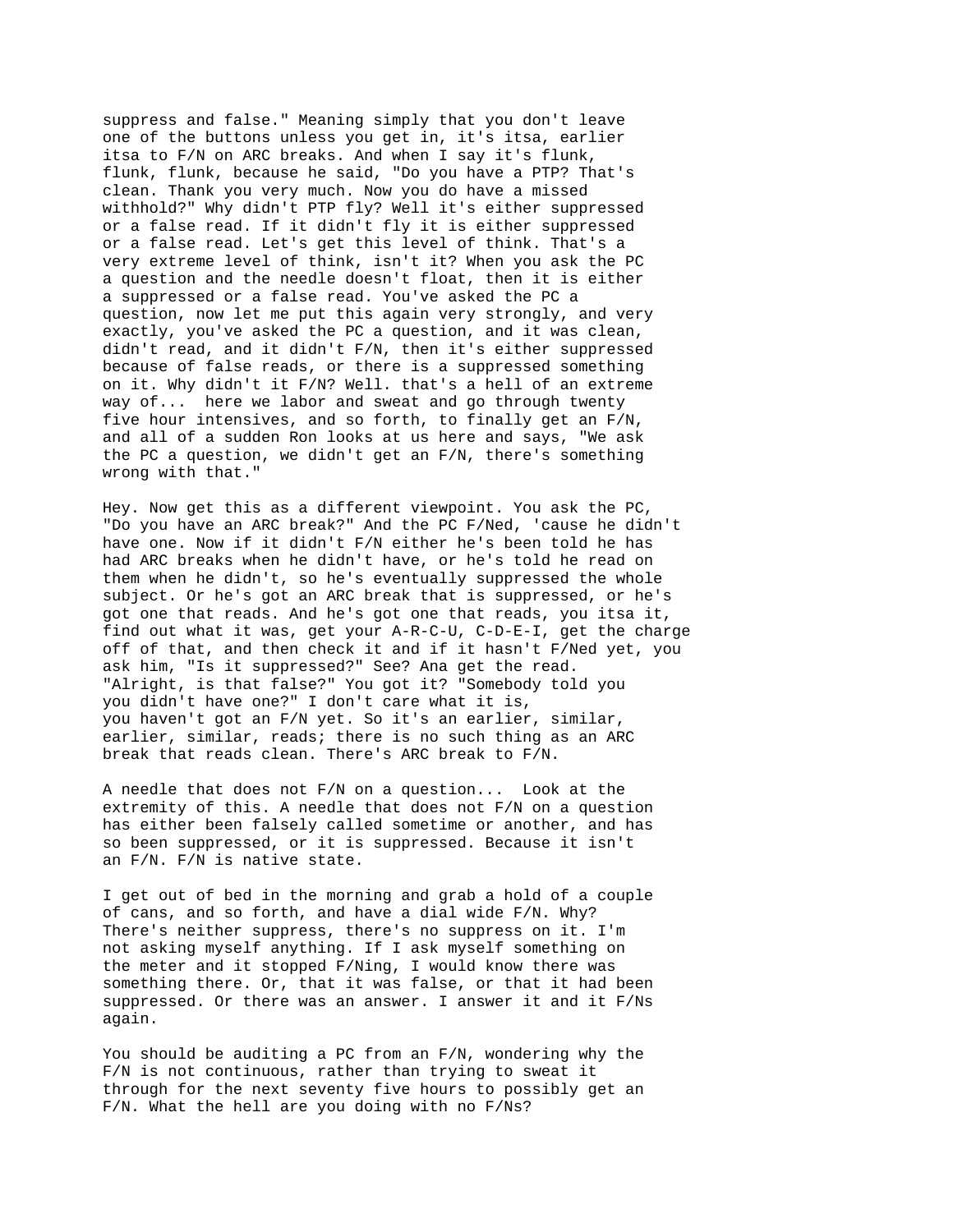Now I know exactly how good your auditing is and how bad it is. I don't have to need anything more than the PC did not come to the next session with an F/N. That's all I need to know.

Start of session he had to have his Ruds put in. He's losing some portion of the gain he should get. So I look over somebody who is an auditor, exclamation point (!), and I know that his PCs are going to start coming to session with F/Ns very soon. And to run a major action you have to wreck the F/N.

Now if you ask a PC who had an F/N if he had an ARC break, perfectly reasonable to do, and the F/N stopped, then you've either got a false or a suppress. See, the F/N stopped but it didn't read. Then there's false or suppress. So you'd have to get in those buttons. So now let's go back to this. The guy says, the guy says, "Do you have a PTP? Clean. Do you have a missed withhold?" Plunk, plunk, plunk, plunk, plunk, plunk, plunk. He just passed a read that's either false or suppressed. He's been called falsely, so the guy suppressed the read or something, but it doesn't F/N. He doesn't F/N on the subject of missed withholds. He doesn't F/N on the subject of PTPs, so it's false or suppressed. Do you get the idea? Now that's a hell of an extreme point from which to audit, but that's the kind of case supervision you're getting at this particular stage of the game. If you wonder why you're developing such aeronautic proficiency, and such aquatic expertness, is because you and me are auditing from two different standards. And I'll tell you how to win in this game. You start auditinq from my standard. Not because I say so, but because you will find out that it works.

Pcs that don't F/N when they come into session have been roughly audited. Not roughly taught, not roughly handled, they've just been roughly audited. Pcs whose F/Ns don't even last to the examiner two minutes later... You mean an ARC break's handled, and PTPs handled, and his missed withhold's off, and a good session under his belt and he's just cleaned up some big section of his life and his F/N doesn't last from the auditing desk to the examiner? Balderdash. My god, mine even lasts doing case supervision on your folders. Horrible thing to say.

Now. So therefore the methods of teaching include the inspection of these case supervision, and anything that is improved or done in any way, why case folders and so forth, which demonstrate this will be added to the course. So that this is definitely part of it. Now, something which is supposed to be taken up, something supposed to be taken up by the supervisor, and so on, to find out where the student is actually weak, and it's supposed to get him to do it in clay. The... He's supposed to get him to do it so that he understands it. It's up to the supervisor to get the fellow clarified on these things, not asking a bunch of goofy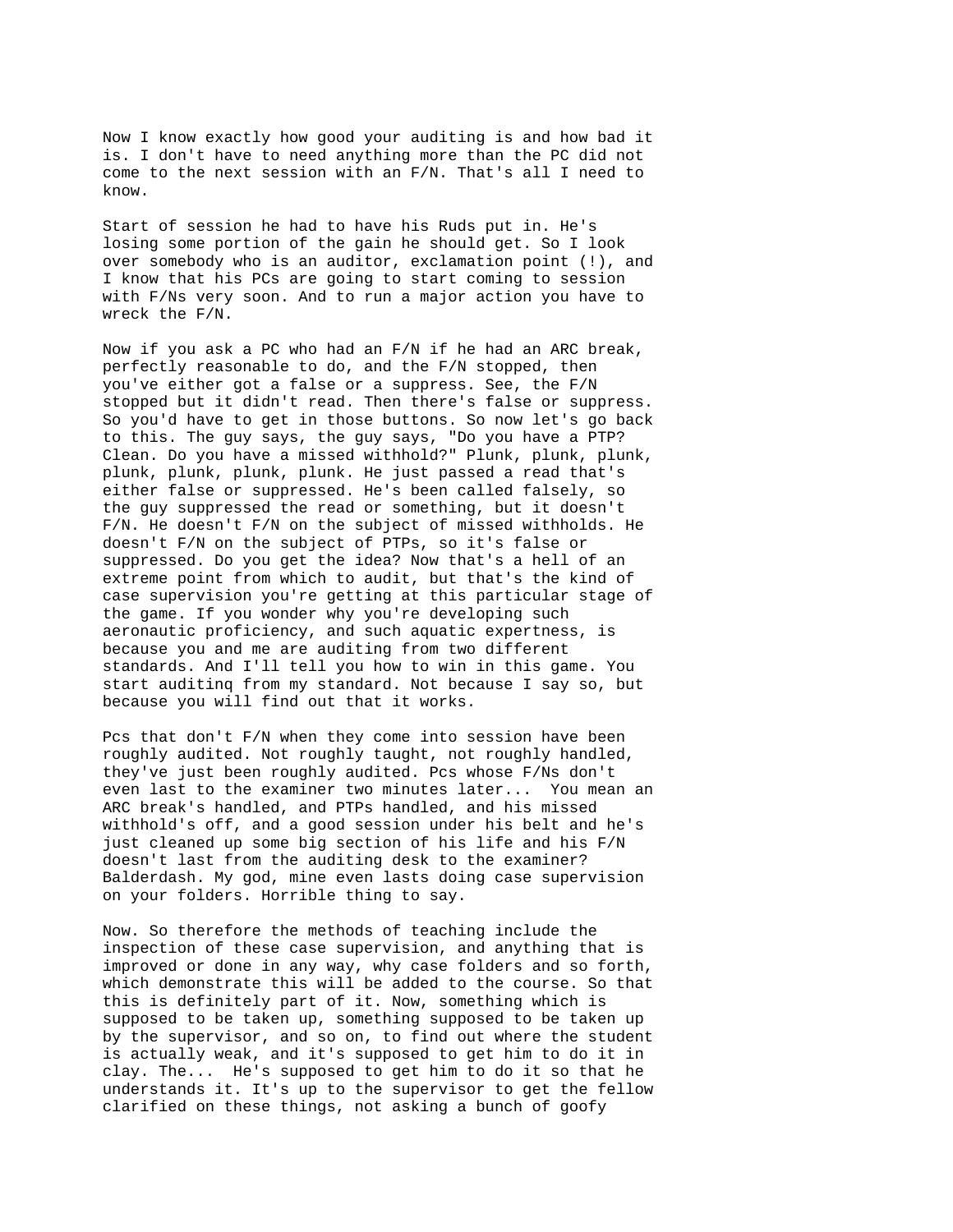question, but get it so that he can actually take a look at it. Because the basic cognition on this stuff is it's as simple as a shot arrow. I mean, it's just simple. It's like this assessment. It ARC breaks me, because I taught it for years and it's been done for years, and it's a very simple action, and assessment can be forgotten, or somebody can't do assessment? I wonder why an auditor would leave four items reading on a prepared list? What good it that to anybody? And then show me that one was three inches long and one was two inches long. I don't care how long they are. What stayed in? What stayed in? That's the whole clue to the whole thing. That's all you ever want to know as case supervisor.

Now I assure you that every one of you, without going out of valence in the least, are going to be exactly in my boots as I am, trying to teach you how to come up the line on standard tech.

Each one of you will be occupying these two boots. You're gonna have the same problems, you're gonna get twice as outraged, and you'll have to be able to do it in such case state that your needle floats through the lot. So those are methods of course teaching which I must remark upon.

Students quite normally take up case supervision folders, take up case supervision folders in a group so that each one of the cases, the auditing sessions which got well done, definitely taken up why that is a well done session. Now you will see in some of these case folders that instead of being a raging beast, I actually am not much of a raging beast, I am more than kind, because you'll occasionally see little slips I don't say anything about. See? They're so tiny, and knowing that the auditor was so over strained at that particular point, that it would seem too damn petty, because it didn't mean anything to the session. Little points of out-admin. You know? Like he doesn't put the time down for four columns. So you can't find out when the hell he did the action in the, in the session report, because he never put down the time. So you know that the action, and so forth, and then there's no time put down on the list when he does the list. So you can't find where the list fit into the session. See? These little things. I know you'll find me not saying much about them, but you should move up into that level of perfection.

Now, as far as tapes are concerned, and listening to tapes, usually the quality is so very, very bad on tapes over home recorder machines which you listen to through earphones, that this course at least is designed to play the tapes in a common hall to the students all at one time. But this poses the problem, this poses the problem of what about somebody who comes in late on a course, and therefore you could only give the course every so many weeks? Or, something like this.

No, you'll find these tapes, more or less you can, somebody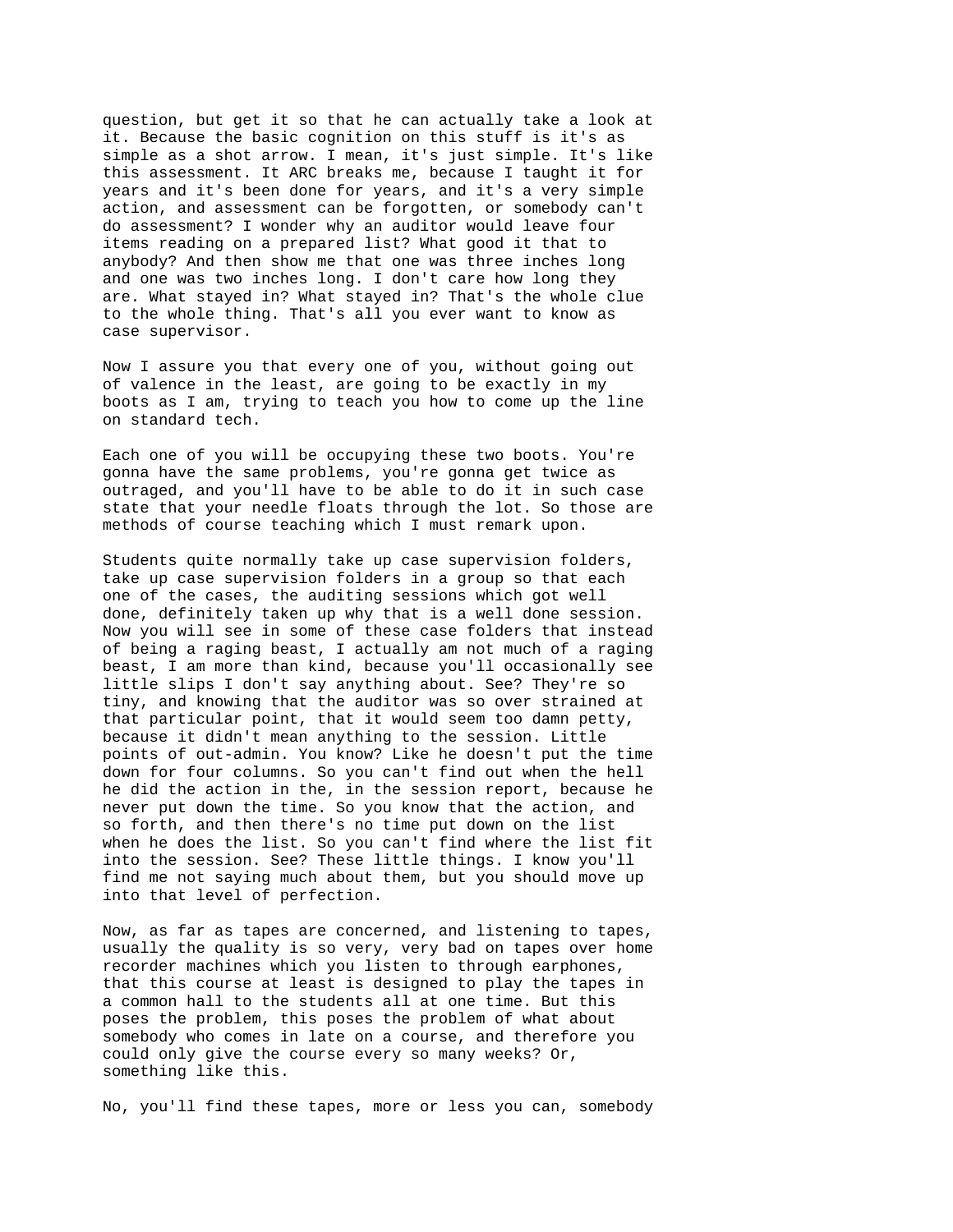can start listening to these tapes anyplace. And you carry it on through. But all the tapes should be listened to. I've tried to tell you often enough on the tapes so that you don't have to take notes, it's a very embarrassing thing in an auditing session to have to take out your notes. I remember one time, back in 1950, when an auditor who was going to audit me had to find Dianetics the Modern Science of Mental Health to find out what the canceler was. And opened up my book and read me the canceler as part of a session. You're supposed to know your data very quickly.

Now the student, you'll find the cases make out on the course best when students start to audit late on the course. The students who are auditing later on the course, rather than those who audited once on the course, turn in a far better session. They've got the data, the theory under their belt, and they've normally integrated it so that they can put it together into a session without a lot of questions popping up. So a student should audit relatively late on a course, not early on.

Now, when I say late, well if he was going to be three weeks on course, why about the earliest he ought to do any auditing is after about a week and a half of very furious study. And it would have to be very furious study. One is expected to go through the checksheet on this course at least three times. I consider that a minimum, I'd consider nine optimum. If you knew it by the time that you'd hit nine, boy you'd know it. And you wouldn't be worrying about it, trying to remember it. The only reason you make mistakes is your're trying to remember something that's about as obvious as can be.

Now the other thing is, is we teach auditors, not cases. And on this course, why auditors don't have cases. There are no cases on the course. And that is an old rule, but there are no cases on a course. And that's the most remarkable thing. I've tried to teach you without teaching you through my case, and you should be able to be taught without being taught through your case.

Now the net result of that is, is auditors don't have cases. Every now and then a solo auditor gets going about his case, or something of this sort. Well all right, but he is also the auditor.

And he can't have the excuse that he keeps bad admin and doesn't audit because his case is bad. He is a different thing as a solo auditor.

Now the whole subject of this course that you sort out eventually are the relative importances.

And you should have gotten this a long, long, long, long time ago. It should have been way, way, way back when. The, the final assortment of data is actually in the axioms. And you should have learned these a long time ago. Axiom 58: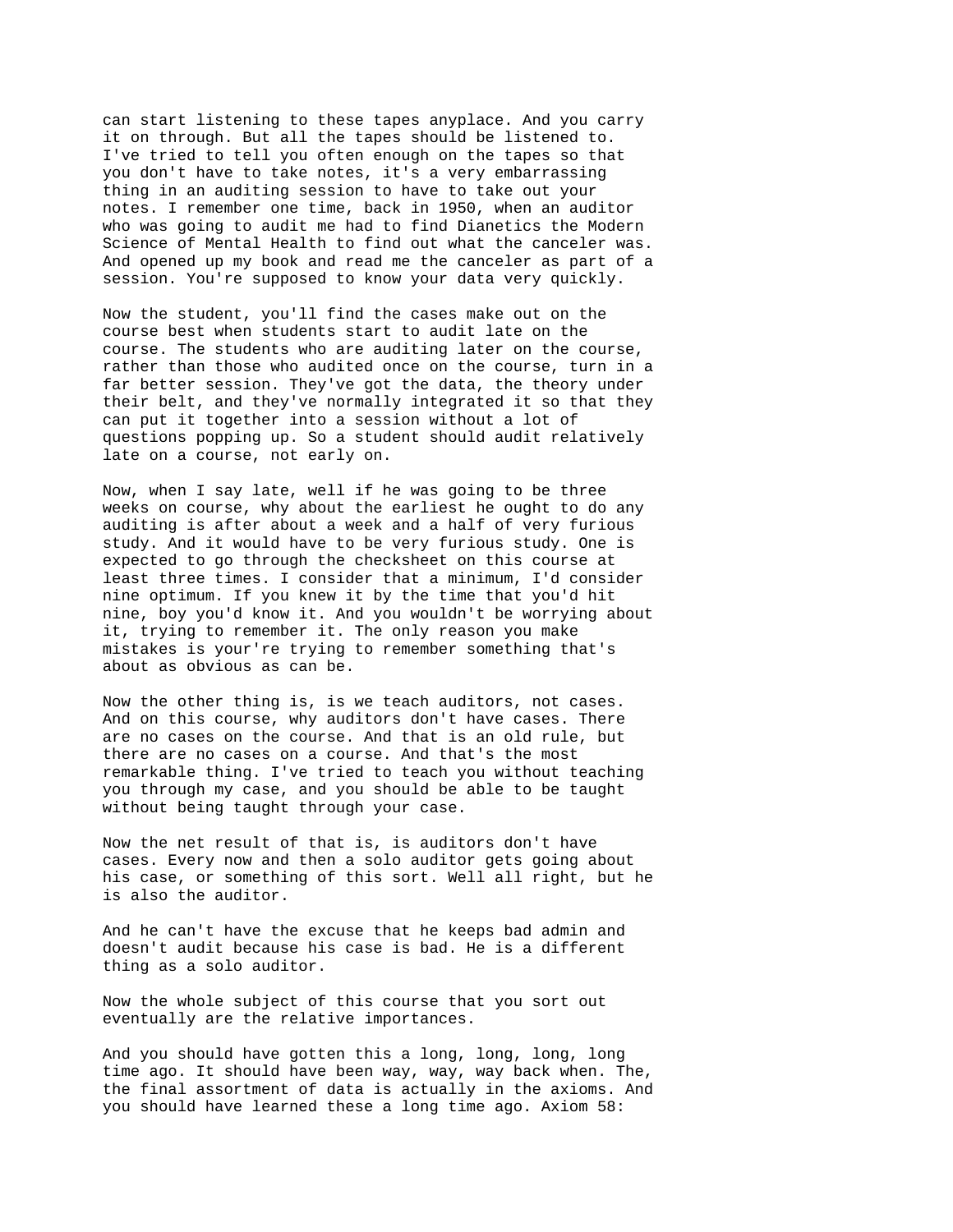Intelligence and judgement are measured by the ability to evaluate relative importances. To a lot of people a datum in Scientology is just about the same as a data in Buddhism, is about the same as a drop of water in the ocean, and so on. The position of the E-meter is an equal importance to the TRs of the auditor. In other words, monotone importances. You should know this axiom 58. Intelligence and judgement are measured by the ability to evaluate relative importances. When you eventually sort out the material you're going through, you won't find that there are fifty data that are important. But you have to know the rest of them to back it up. But there are fifty, no more, no less, than.

What is important? What is important? And that is the thing you have to break through.

Somebody came in here on this course asking me questions about heredity. Well, I don't care anything about heredity. The Russians have heredity. Bysinko, I think, had something to say about it. Somebody dreamed it up sometime or another. But brother, it has the relative importance of an ink blot on a rock in the South Pacific. So your data has to be evaluated against other data. I've had somebody tell me that you could find everything there was in Scientology in Krishnamurti. Well, it was a hell of an exaggeration, so I said, "Now show me something." And they finally dreamed it up, and they said, "Well he said something about time." And I said, "Good. We also said something about time. Now show me where he said something about time." And they showed me one sentence which was in a whole book. And this one little sentence, by misinterpretation, could be said to be the fact that time exists in this universe. But nowhere in there did he give it any relative importance. And it was just of monotone to every other thing in there.

So somebody comes up to you and tells you, "Well that's just like the Vedic something or other", they've got a lot to learn. Because they don't even know the relative importance amongst the Vedic actions. There is an important Vedic hymn, I've forgotten which one it is, about the fourth one, which gives the cycle of action. And it gives, actually, a very, very wise little piece of information. It defines the cycle of action, way back in Vedic times. And in the entire panorama of Vedic materials there isn't anything else but sand. That's a hell of a thing, isn't it? But there is one, was one datum there. Now, the people studying Vedic hymns I am sure think they're all of equal importance. There was only one useful datum in the whole line up. Very valuable datum.

Now where, where a student has to shake himself loose, where he has to get himself squared around, is to find out what is important and what is unimportant. And when he is able to sort these things out he is then able to do what he has to do, he is also able to teach. And this is a primary job which is done by the student. Under the heading of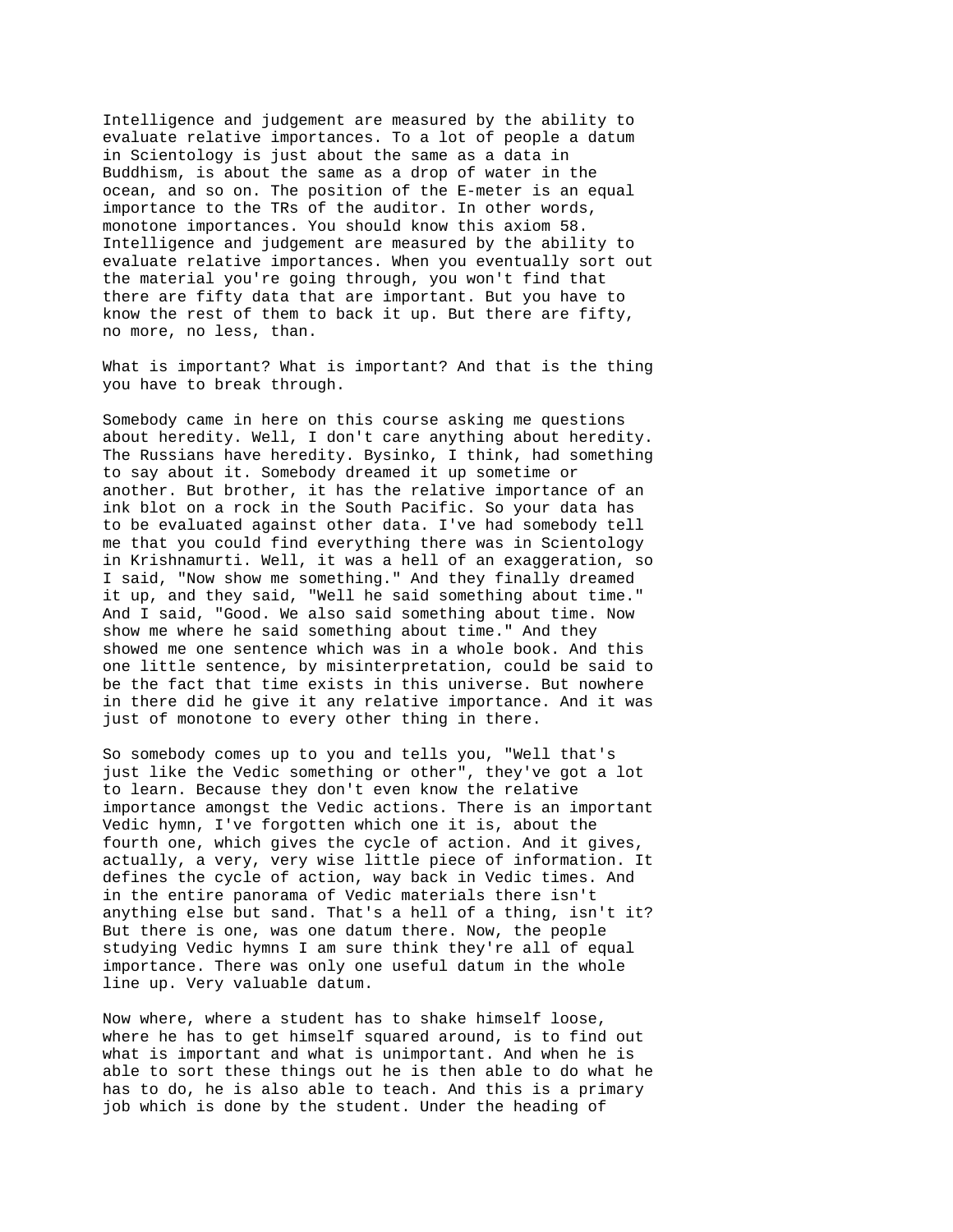methods of teaching, this is something that is up to the student to sort out relative importances. Until he does so he is just in one horrible maze. Every drop of water in the ocean is just like every other drop of water in the ocean, and all those drops of water in the ocean, they really don't relate to anything. Well he's gotta get that stacked up, and he's gotta find out what are the important data. What are the important data? And get those things arranged. And arrange those important data without recourse to whether or not they solve his case or not. For as a student, he couldn't care buttons about whether they solve his case or not. In the normal course of events they of course will resolve his case. But they actually won't solve his case unless they solve all the cases.

Some people like to be individualists and have different types of cases. I'm sorry for those people, but we may even invent a C/S which satisfies their status-happy seeking. "We have to run on you now technique ST. And that is a technique of spotting the number of spots on spots. It's a very special process. It's for very genius people." If you did such a thing as that it would probably be dishonest, but I never let my sense of humor get the better with my case supervision. But sometimes when you hear what some people think is a missed withhold, that even I have heard half around the world, this girl's busy getting off this missed withhold, see? Well I've known that for years. I know one girl that went clear to Australia and buried herself in the bush and has never come out towards Scientology again, because she had a withhold that only she knew in company with; she never got it off in a session, but I don't think there was anybody in London didn't know it. She's down there busy hiding this withhold that everybody else knows. It suddenly strikes you with some pity, looking at some extreme action like this, that humanism and status, and a few things like that are put above power, decency and freedom. But those are the relative importances of the being. And he will sort those out as time goes along.

Now, I could go on and give you a lot of data about this and that and the other thing, but I do have some very, very important data. I've already told you that no session control is out Ruds, and relative importances, but I want to tell you something very astonishing, something absolutely astonishing. And that is the one hand electrode, as used in solo auditing, can obscure floats to such a degree that a person overruns himself consistently. And you will find t in auditing of such people, you will be amazed, and he will be amazed, when you say there are four, five, six, eight, ten times they went clear on the Clearing Course, or something of this sort. They went release on it, or something. And he didn't see any floats. Well he was handling a one hand electrode. And it doesn't float. Furthermore, it gives a TA lie. It can be high, or it can be low. Now if you want to straighten this out for yourself, get a couple of cans with the alligator clip,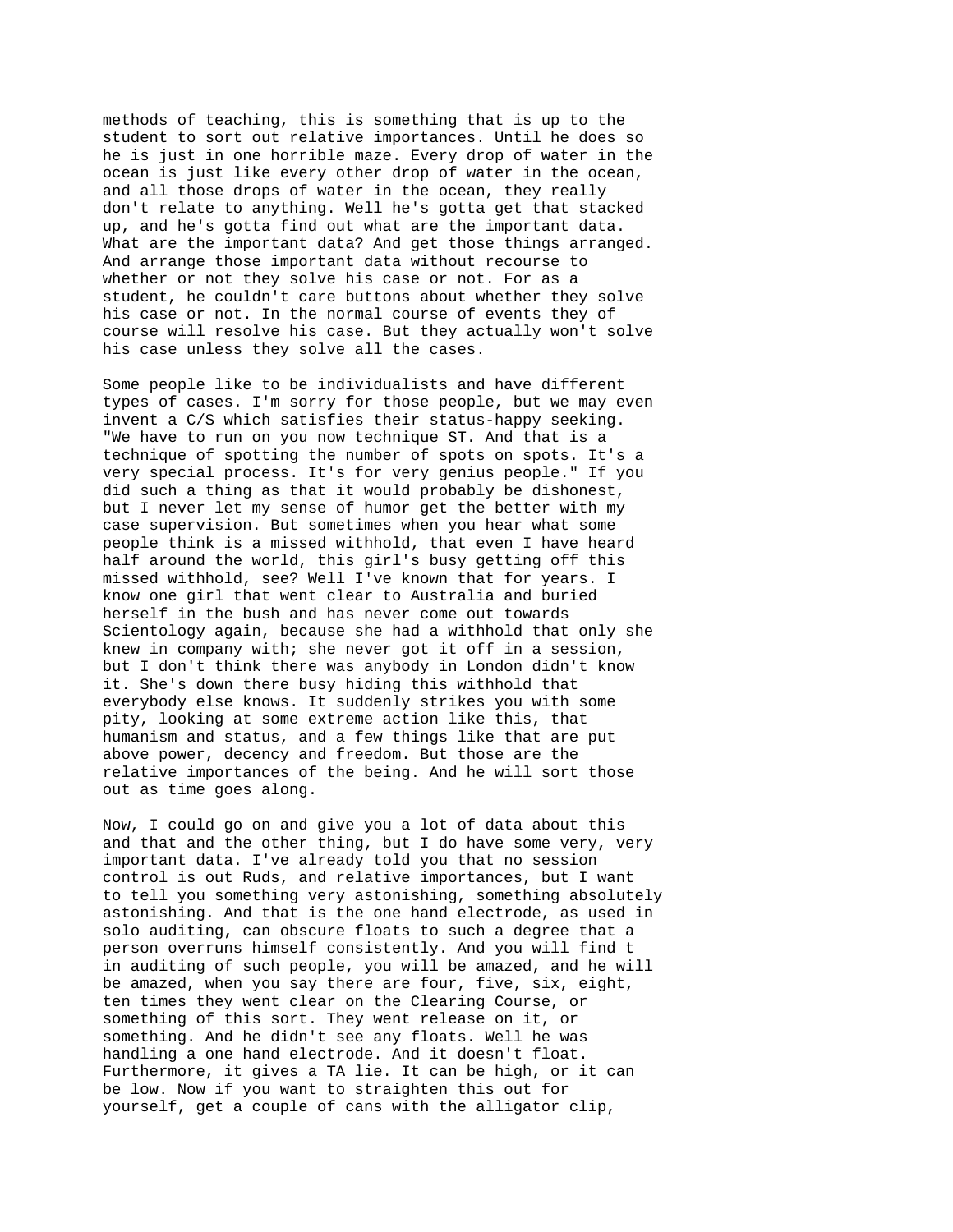couple of old tin cans the way those meters are designed against, I think it's a size eight or a size ten tin can. And they have alligator jaw lead-ins that clip to those tin cans. You take those two cans and you hold them, and that meter is calibrated to work in, calibrated to react to, two tin cans, one held in each hand.

Now when a person gets up in the OT Sections, he is insufficiently in contact with all parts of the body to register worth a god damn on a one hand electrode in many cases. You very often will find the one hand electrode is registering 2.5, that the needle appears to be relatively loose, that this appears to be OK. If you were to take at that moment two one hand electrodes, you know, two, two different electrodes which are separated, each one held in one hand, making a two handed connection to the machine, the needle might be doing a float. And the TA might be in a completely different place.

Now it's very amazing how completely erroneous this can be. The TA can be at 3, floating, on the proper two cans, and on a one hand electrode can be at 4, stuck. But because it actually is calibrated to be floating on the two hands, and is floating, and is actually floating, any effort to get it down from the stuck 4 is, of course, an overrun. Life can be marvelous, can't it.

So those electrodes are best, and those electrodes are only reliable, which are held one in each hand, or which are connected to the two opposite sides of the body. Now a word of warning, if you try to hook up an electrode against the skin it very often, I mean like under the armpit, or some tender portion of the anatomy, watch it, because it only has seven and a half volts going through it, but it actually gives a sensation of burn, and can actually burn somebody. We do have somebody who tries to handle electrodes by lashing one to his leg, and he's always been thinking he is such a marvelous special case because it burns his leg. Well my god, it always burns anybody's leg. It'd burn your leg, too. Don't think I haven't made tests of that character all the way across the line.

But this latest data here, about a one hand electrode is a result of a series of tests which I have taken in order to resolve some materials and some reactions on the higher OT Sections of research, and - I'm telling you this for the first tlme. It isn't that I've withheld it from anybody, but that it doesn't float as you go up into higher Sections. You don't get a float anymore. And you get the weird action then, of an overrun, and you put... Now you, as an auditor, put the guy into a review session, and it's sort of packed up, and it's spooky, and the needle's doing this, that or the other thing, there's not only a false needle, but a false TA. So there's Worry about the TA" is one of the buttons which you must remember comes about in solo auditing.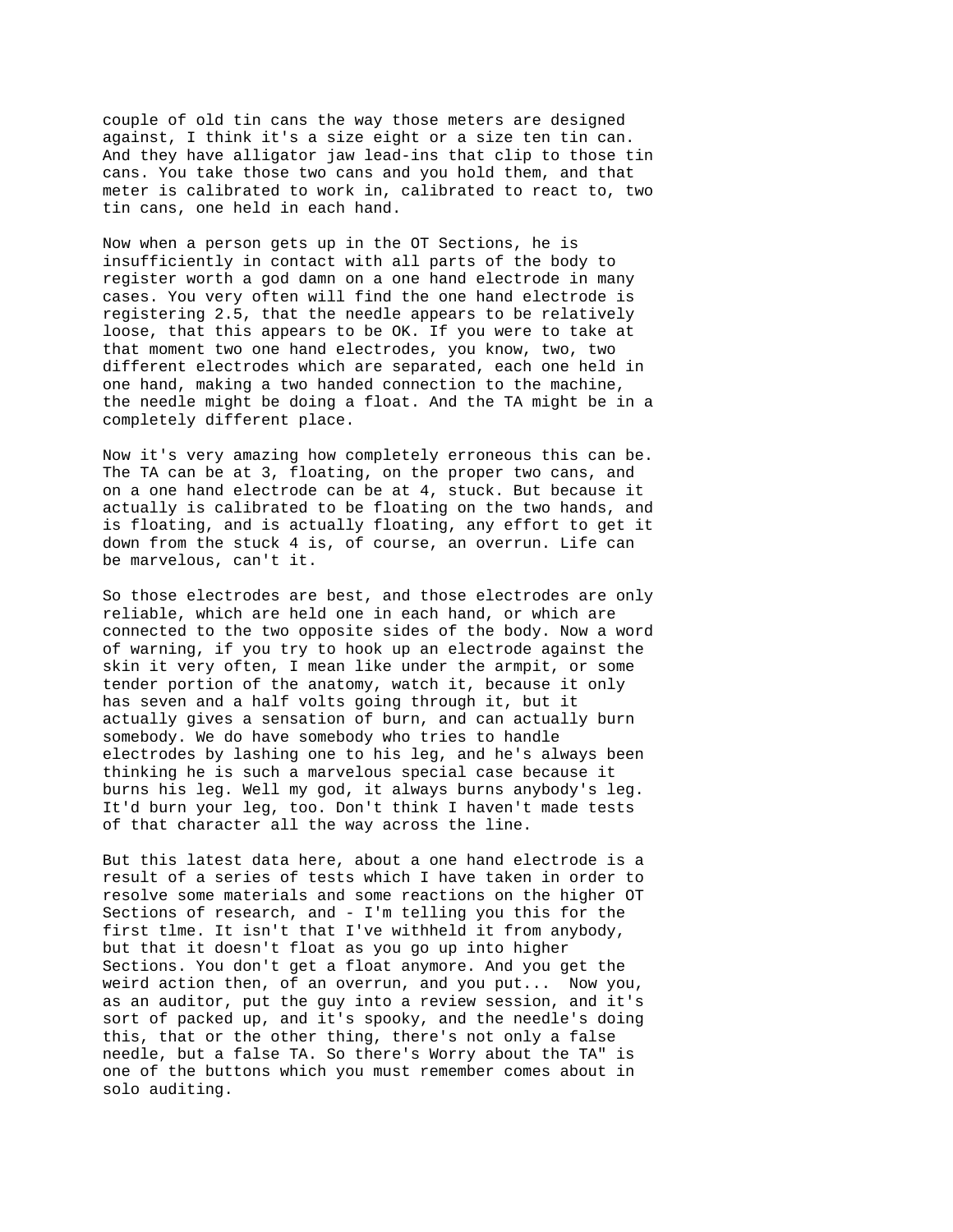And you have to put into your line up. His TA. Worried about his TA. His TA is low, or his TA is high. He's worried about his TA. And it comes up as a problem and can act as a sufficient problem to operate as any other present time problem operates at no case gain. Every time he goes into session he has this problem with the TA. And in a one hand electrode he can read up to 6. Stuck. When he actually will be floating, dial wide, on two cans.

Now you will see then, this mystery of this guy was all worried about his TA, and he'll be sitting on the meter, all of a sudden he'll have a dial wide float while you're auditing him, and he tells you he's worried about his TA. Well that is the mystery of it all, is he's got some flooky electrode set up, which messes him up. Now there's some material in progress on this, and this will be resolvable. But I'm just warning you that this condition does exist, and that you will run into this condition.

Now, the actual actions of auditing on a solo level are very often very, very, very, very, very badly done. Incredibly badly done. Guys go into session, they don't put in their Ruds. The rudiments are out, and they try to use the OT Section in order to handle their PTP. You got it? And they then audit over out Ruds, out Ruds, audit over out Ruds, out Ruds. Now you get somebody that can't run an engram, can't run anything else, and he gets onto OT 3. Isn't trained, wraps himself around a telegraph pole, messes himself up most horribly. One are the difficulties is, that he will run an Incident 1 on one thetan and turn around and run an Incident 2 out of another thetan. I sometimes find somebody who says, when you're trying to run an Incident 1 on him, well he has no reality on it, and so on, and yet he claims to have done something with 3. He can't have done anything with 3 unless he ran some Incident 1s. He can very often run his own Incident 1, blow quite a few body thetans. He doesn't necessarily have to be on it forever. But he certainly had to run Incident 1! And he certainly had to run it several times!

Now, therefore, why didn't he? Well he doesn't know engram running . He can't run engrams. And not able to run engrams, my god, he couldn't run 'em on a PC, he couldn't run 'em much less on himself, he hasn't any control of his own bank, he therefore is somebody who, by reason of training and by reason of a charged case, did not in actual fact have any business being on the OT Sections, because his case is too charged up. Now his case is too charged up because his grades are out. It isn't a very difficult thing. Engrams, secondaries, ARC Straightwire, back it down into that zone, he's had drugs. They have never been rehabbed, something like this. And god almighty, he, he's trying to get through the OT Sections. Well it's something like this. Standard tech rehabs all former releases on any subject.

And if those things aren't rehabbed, I don't care whether it's done early or late on the case, if the person's not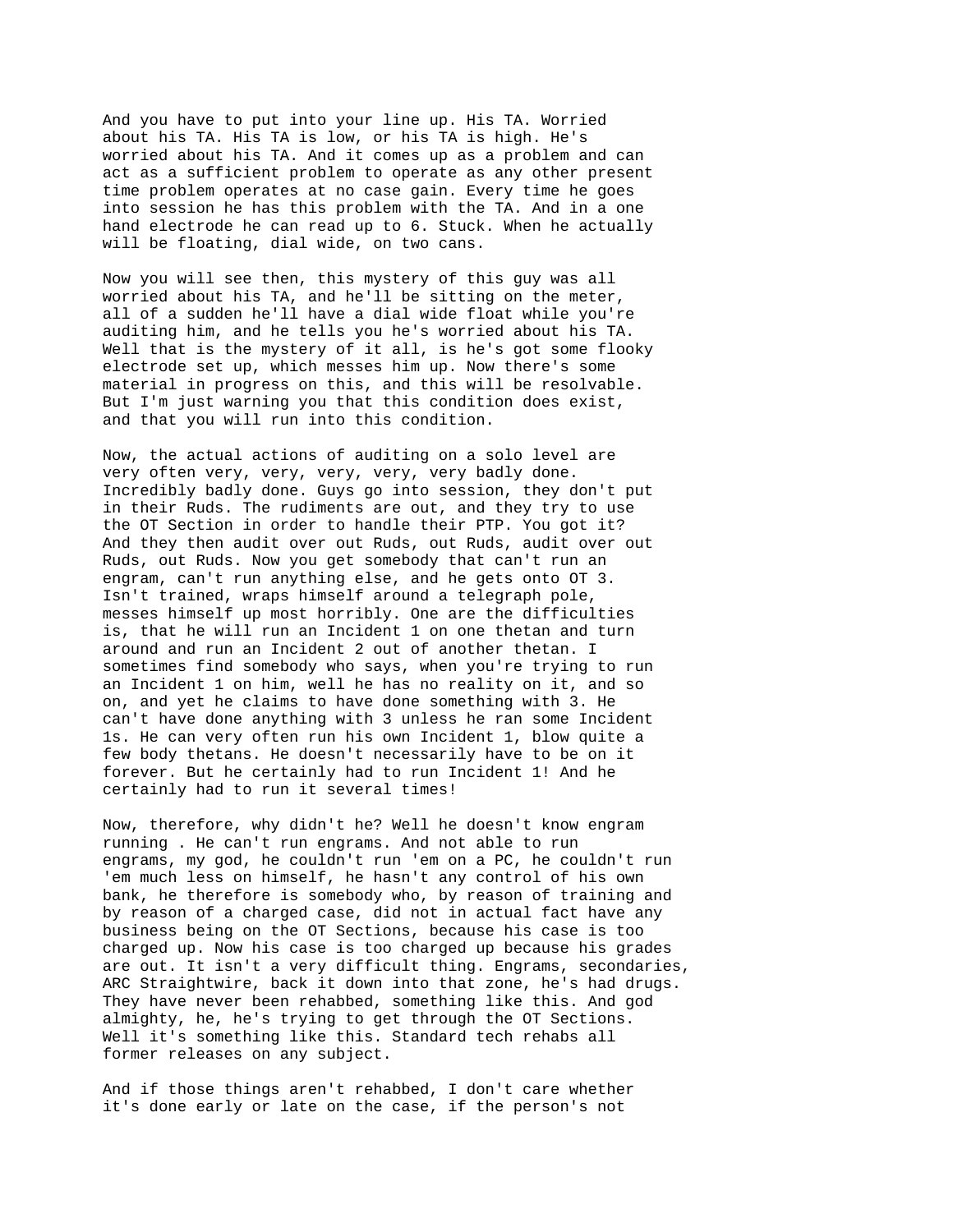actually had ARC Straightwire run, if he's not actually had secondaries run, if he's not actually had engrams run, all correctly, zero, the real processes of zero, one, two, three, four, actual Power, R6EW, no fudge to it, actually run 'em. His case is too charged. His case is too charged up.

Now one of the ways you can tell a case is too charged up is he starts to run secondaries or engrams or something like this, and he doesn't seem to be able to get much reality on it, and he sort of brushes it off, but somebody ARC breaks him, and he goes F/N. "Well, you're a clear. That's it. We've got you released now on engrams." Oh. Now you try to take him up through the grades. Kooky things like this have happened, but those are violations of standard tech.

Standard tech includes that an F/N is not a valid F/N unless it's with GIs. But you say the thing did F/N, and he didn't have GIs, and when I started to run it further it packed up and the TA started up. My dear fellow, you now have found out that is was a real F/N. So, F/N with bad indicators. So you decide it's just an F/N with bad indicators, and I'm going to do something else with this F/N with bad indicators, and I'm going to run it a bit further, I'm going to do something else with this. All of a sudden the F/N packs up, the TA starts up, my god it wasn't an F/N with bad indicators, meaning an ARC broke needle. It was a valid F/N. You've had it.

Now of course, you're going to have to come off of it and rehab it right away. Bongo. Rehab.

Indicate the overrun. It goes back to its' proper F/N. He's just, sort of, a sour puss PC in general. But he never has, nobody's ever seen any GIs on him. Never seen any good indicators, and so on.

Well the trouble with the case is, the trouble with the case is, it is simply super-charged. It's just a charged up case. The guy's just charged up like crazy. Well there's something wrong.

And a person who has ARC broke needles is an over-charged case who is liable to go low TA.

He's a potential low TA case. So the resolution of the low TA, it was very necessary to say that standard tech covered all cases. There are several ways to resolve a low TA, it is resolvable by valence shifting, it is resolvable by a proper run on OT3, it is even resolvable by PrPr6. So I have just pulled the rabbit out of the hat recently, and I've got low TA cases resolvable at the level of ARC Straightwire and secondaries and engram running. We might as well cure them up there as any other place.

So I do pull some rabbits out of the hat every now and then. What's resolvable on the upper levels, I've made it